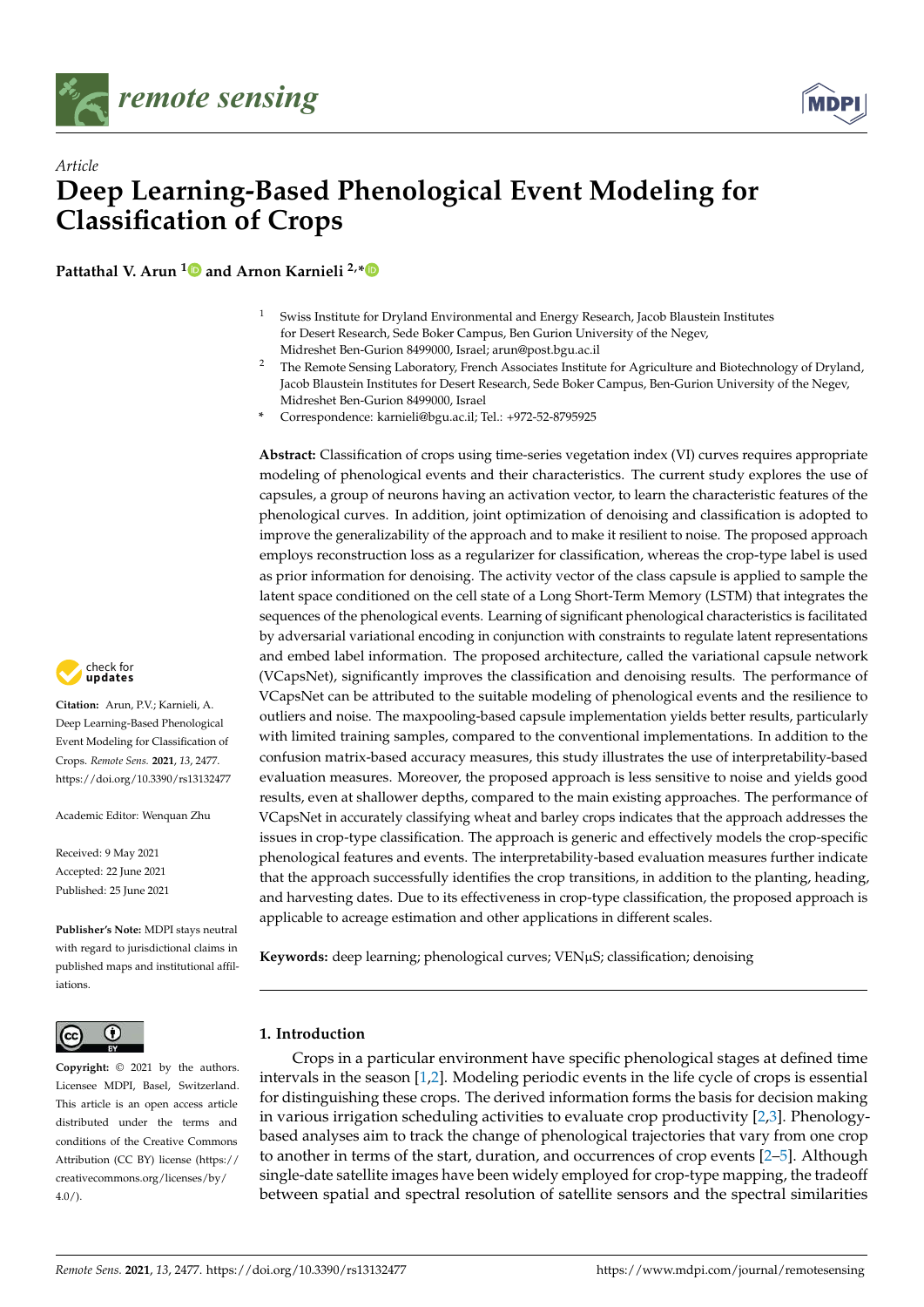between the crops result in the misclassification of crop types [\[6\]](#page-18-4). Hence, phenology-based metrics have been employed for crop type mapping tasks to overcome the issues related to conventional crop classification methods [\[7\]](#page-18-5). A noticeable number of studies in agriculture focus on the extraction of phenological features using remotely sensed data [\[2](#page-18-1)[,3,](#page-18-2)[8\]](#page-19-0). Most recent studies use vegetation index (VI) time-series derived from multi-temporal remote sensing data to determine specific phenological events [\[9](#page-19-1)[,10\]](#page-19-2).

Different conventional classifiers have been employed to classify the time-series VI data [\[11](#page-19-3)[–13\]](#page-19-4). Most of these studies illustrate the need to consider the specific nature of the data. Maselli et al. [\[14\]](#page-19-5) employed a semi-empirical approach using multi-temporal meteorological data and normalized differential vegetation index (NDVI) images to estimate actual evapotranspiration. To address the issue of the effect of mixed pixels in crop area estimation, Pan et al. [\[15\]](#page-19-6) proposed a crop proportion phenology index to express the quantitative relationship between the VI time-series and winter wheat crop area. Zhang et al. [\[8\]](#page-19-0) integrated crop phenological information from the MODerate resolution Imaging Spectroradiometer (MODIS) to estimate the maize cultivated area over a large scale. Gumma et al. [\[16\]](#page-19-7) used MODIS data to map the spatial distribution of the seasonal rice crop extent and area in a related work. Similar work by Kontgis et al. [\[16\]](#page-19-7) highlights the importance of considering flooded and cloud-covered scenes within the dense time stacks of data to achieve effective mapping of seasonal rice cropland extents. Although the lengths and timings of different phenological events provide the distinguishable signatures for different crop types, the variations in these characteristics due to different plant-, environment-, and sensor-related constraints may affect the effectiveness of phenology-based crop fingerprint estimation [\[2](#page-18-1)[,3](#page-18-2)[,17\]](#page-19-8). Hence, there is a need to derive the most important events from the data to distinguish different crops while resolving the issues of modeling errors. Some phenology-based classification approaches [\[9,](#page-19-1)[18–](#page-19-9)[22\]](#page-19-10) have shown that mapping efficiency can be improved by adding important features that lead to better discrimination between the crop types. In this regard, phase and amplitude information derived using the Fourier transformation (FT) of the time-series data are employed to describe the vegetation status over time [\[9,](#page-19-1)[19](#page-19-11)[–21\]](#page-19-12). In addition to the Fourier-based harmonic analysis, thresholding and moving average of VI curves [\[23–](#page-19-13)[26\]](#page-19-14), slope and valley point analysis of the VI curves [\[27–](#page-19-15)[29\]](#page-19-16), and curvature-change rate analysis of logistic vegetation growth models [\[10,](#page-19-2)[24,](#page-19-17)[30](#page-19-18)[–32\]](#page-19-19) are applied to detect phenological events in the time-series remote sensing data [\[9\]](#page-19-1). However, most of these approaches require manual fine-tuning, are either supervised or semi-supervised in nature, and are sensitive to noise.

Deep learning (DL) approaches, which learn abstract representations to transform inputs into intrinsic manifolds in an unsupervised manner, have reported better results than the conventional machine learning approaches for various Earth observation (EO) data applications [\[33,](#page-19-20)[34\]](#page-19-21). Variational autoencoders (VAEs) [\[35](#page-19-22)[,36\]](#page-20-0) learn the latent space as composed of a mixture of distributions enabling latent variable disentanglement and facilitate interpretability. Wang et al. [\[37\]](#page-20-1) adopted an adversarial training process to adapt VAEs to model the inherent features of the spectral information effectively. Although convolutional neural networks (CNNs) have illustrated the capability to generate task-specific features, the handling of sensor limitations and acquisition errors requires these networks to have flexibility in defining the receptive fields [\[38\]](#page-20-2). The generative adversarial network (GAN) based approaches applicable for the classification of VI curves generally use a one-to-one correlation-based similarity measure and are prone to shifts and distortions prevalent in the VI curves [\[33](#page-19-20)[,39](#page-20-3)[,40\]](#page-20-4). Long Short-Term Memory (LSTM)-based approaches adopt a recurrent guided architecture to model the sequential patterns. However, most of the existing DL classifiers, including LSTMs and GANs, consider the spectral curves as vectors that ignore the characteristics of physically significant features [\[41\]](#page-20-5). Although dynamic time wrapping (DTW)-based approaches consider the shape similarity and shifting in VI curves, the parameter tuning requirements affect their effectiveness and generalizability [\[42\]](#page-20-6). A recent advancement in CNN, called capsule networks, adopts capsules (a group of neurons) to address the issues of translation invariance prevalent in conventional CNNs [\[41](#page-20-5)[,43,](#page-20-7)[44\]](#page-20-8).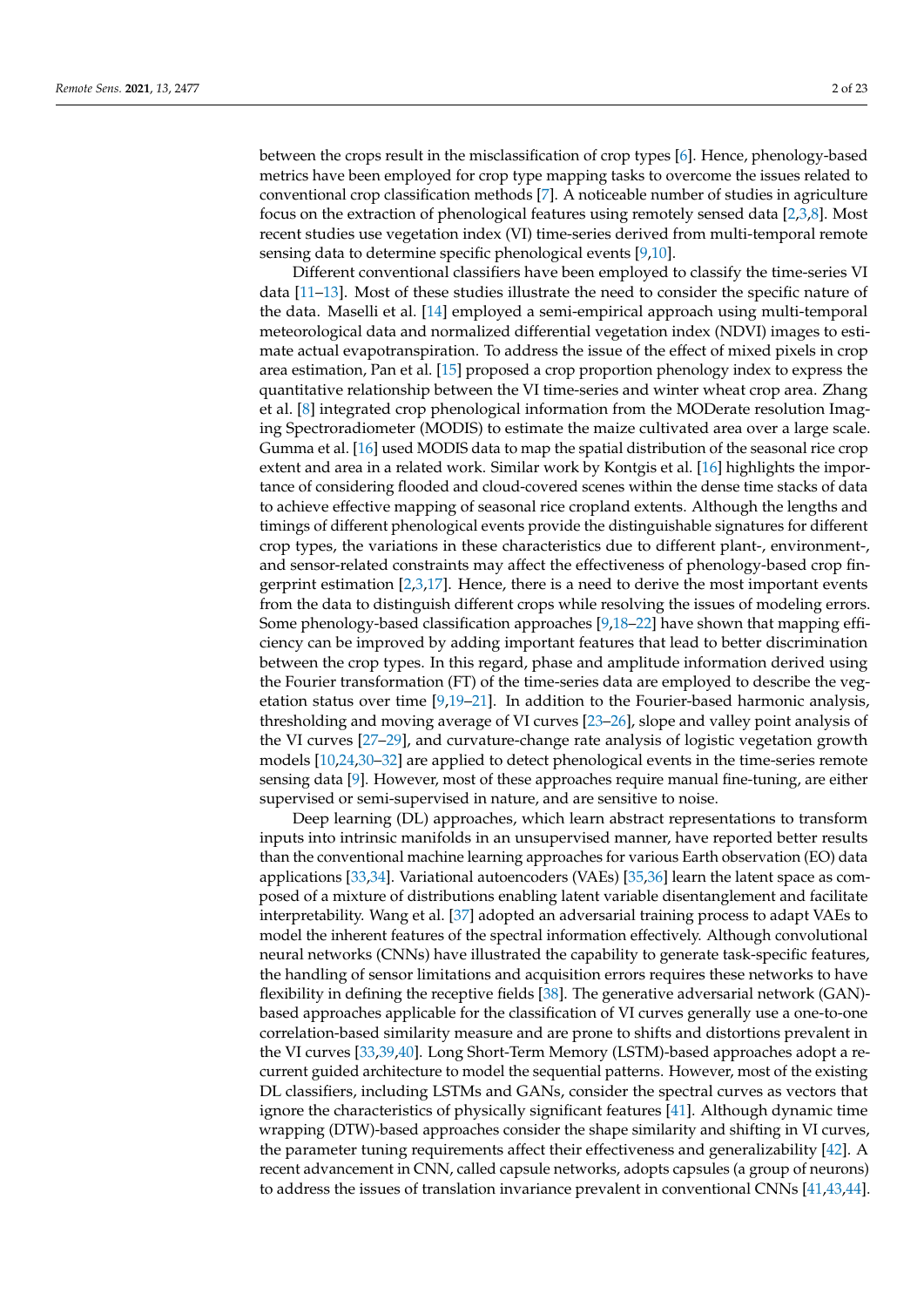Shi et al. [\[45\]](#page-20-9) employed capsule blocks to model the spectral–spatial features to achieve high accuracy and interpretability in HSI-based classification tasks. Similar research has also been reported in [\[41](#page-20-5)[,46](#page-20-10)[–49\]](#page-20-11), in which capsule networks were explored for EO data classification. However, few studies have reported the use of capsules for time-series classification [\[50](#page-20-12)[,51\]](#page-20-13).

Phenology-based index curve classification requires that VI curves are denoised to produce a smooth time-series [\[52\]](#page-20-14). Different algorithms, such as iterative weighted moving filters [\[53–](#page-20-15)[57\]](#page-20-16), nonlinear curve fitting [\[57–](#page-20-16)[62\]](#page-20-17), filtering in the Fourier domain [\[63,](#page-20-18)[64\]](#page-20-19), and spline-based smoothing [\[52](#page-20-14)[,65](#page-20-20)[,66\]](#page-21-0), are being widely used for VI curve smoothing. However, most of these approaches either do not consider the phenological events, or require manual fine-tuning to avoid extraneous oscillations and to consider the specific nature of the phenological index curves. Although DL-based denoising approaches learn nonlinear feature spaces to avoid linear events, sparsity, and low-rank assumptions of the traditional interpolation methods [\[67–](#page-21-1)[69\]](#page-21-2), they generally do not consider the irregular sampling of the data and phenological events [\[70\]](#page-21-3). The DL-based approaches that have attained success in processing irregularly distributed point data [\[38,](#page-20-2)[70](#page-21-3)[,71\]](#page-21-4) are not directly applicable to denoising VI curves. Moreover, the existing phenology-based classification approaches consider denoising, data imputation, outlier elimination, and classification as independent problems.

In this research, we hypothesize that capsule-based feature learning can adequately model the characteristic features of the VI curves and the crop-specific phenological events, such as growth transitions, planting, heading, and harvesting. The DTW-based neural units and interpolated convolution are hypothesized to dynamically learn kernels for estimating feature-specific shape similarity correspondences of the VI curves. It is also proposed that the joint optimization of denoising, data imputation, outlier elimination, and classification stages yields better results than the conventional approach of independently optimizing them. In addition, variational encoding conditioned with time-series aggregation is hypothesized to facilitate the consideration of the intra-crop phenological event variations and resolution of outliers. The current study also verified that the high measurement accuracy results from an appropriate latent representation and not from the exploitation of artifacts in the data [\[72–](#page-21-5)[74\]](#page-21-6). The main contributions of the study are: (1) an interpretable VI curve classifier is proposed to consider the specific characteristic phenological events and the available prior knowledge; and (2) denoising, imputation, and classification stages are jointly optimized, considering the modeling errors and outlier effects, with a minimal number of training samples.

### **2. Materials and Methods**

#### *2.1. Datasets*

The current study employed the Vegetation and Environment monitoring New Micro-Satellite (VENµS) data collected over three agricultural farms in Israel for phenology-based crop classification. The VEN $\mu$ S sensor is characterized by a high spatial resolution of 5 m, a high spectral resolution of 12 narrow bands in the visible to near-infrared regions of the spectrum, and a high revisit time of 2 days at the same viewing and azimuth angles. The NDVI images derived from the multi-temporal VENµS images of barley and wheat crop fields were used for various analyses. The study area consists of three farms covering 16.1, 13.9, and 2.2 sq. km, as shown in Figure [1.](#page-3-0) Among these, 40 fields of barley and 90 fields of wheat were considered in this research. The crops were sown during the first week of December and were harvested towards the end of April of the crop calendar years. Analysis of the proposed frameworks was conducted for the crop years 2017–2018, 2018–2019, and 2019–2020.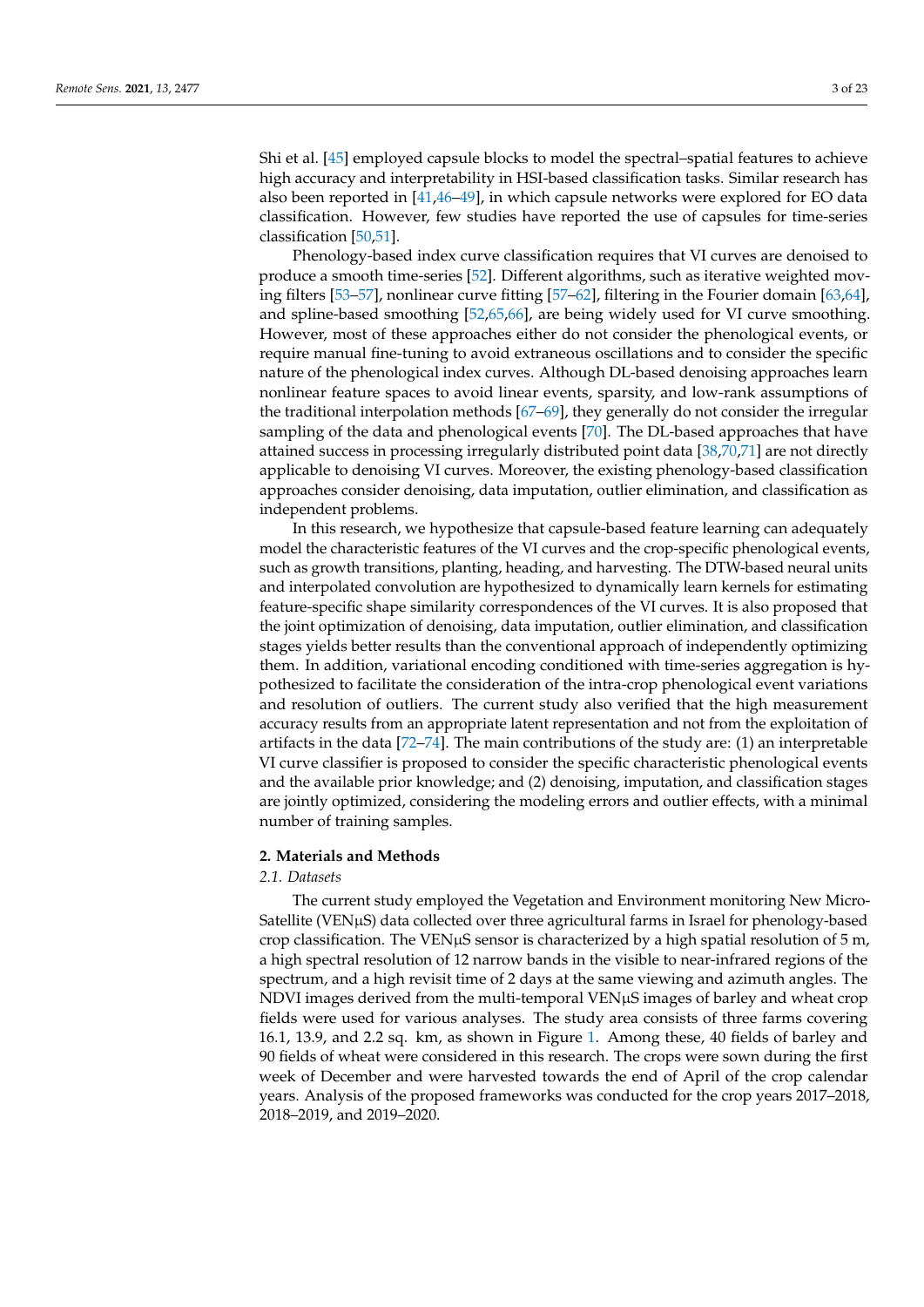<span id="page-3-0"></span>

Figure 1. Map of Israel and a VENµS image showing the location of the experimental fields.

# *2.2. Proposed Approach 2.2. Proposed Approach 2.2. Proposed Approach*

This subsection discusses the proposed variational capsule network, called VCapsNet,  $\frac{1}{2}$  and  $\frac{1}{2}$  in Figure 2. The input VI curve is fed to both the capsule and LSTM streams. The capsules [\[43\]](#page-20-7) are a group of neurons that model characteristics of features as the orientation vectors. The proposed capsule stream constitutes 1D primary and class capsules representing the features and the crop classes. The output vector of the class capsules, having the maximum mean vector length, are used to sample the latent code that is used to predict the label and reconstruct the index curve. It may be noted that predict the label that reconstruct the little curve. It may be noted that the final cell state of the LSTM stream is employed as a conditional parameter for the compline process.  $s_{\alpha}$  is a process. presented in [Fi](#page-3-1)gure 2. The input VI curve is fed to both the capsule and LSTM streams. The of their output vectors. The proposed capsule stream constitutes 1D primary and class capsules is composed of the mean and standard deviation vectors. The outputs of class sampling process. sampling process.

<span id="page-3-1"></span>

Figure 2. Proposed variational capsule network (VCapsNet) architecture without pooling ( $\mu$  and  $\sigma$ denote mean and standard deviation, respectively). denote mean and standard deviation, respectively). denote mean and standard deviation, respectively).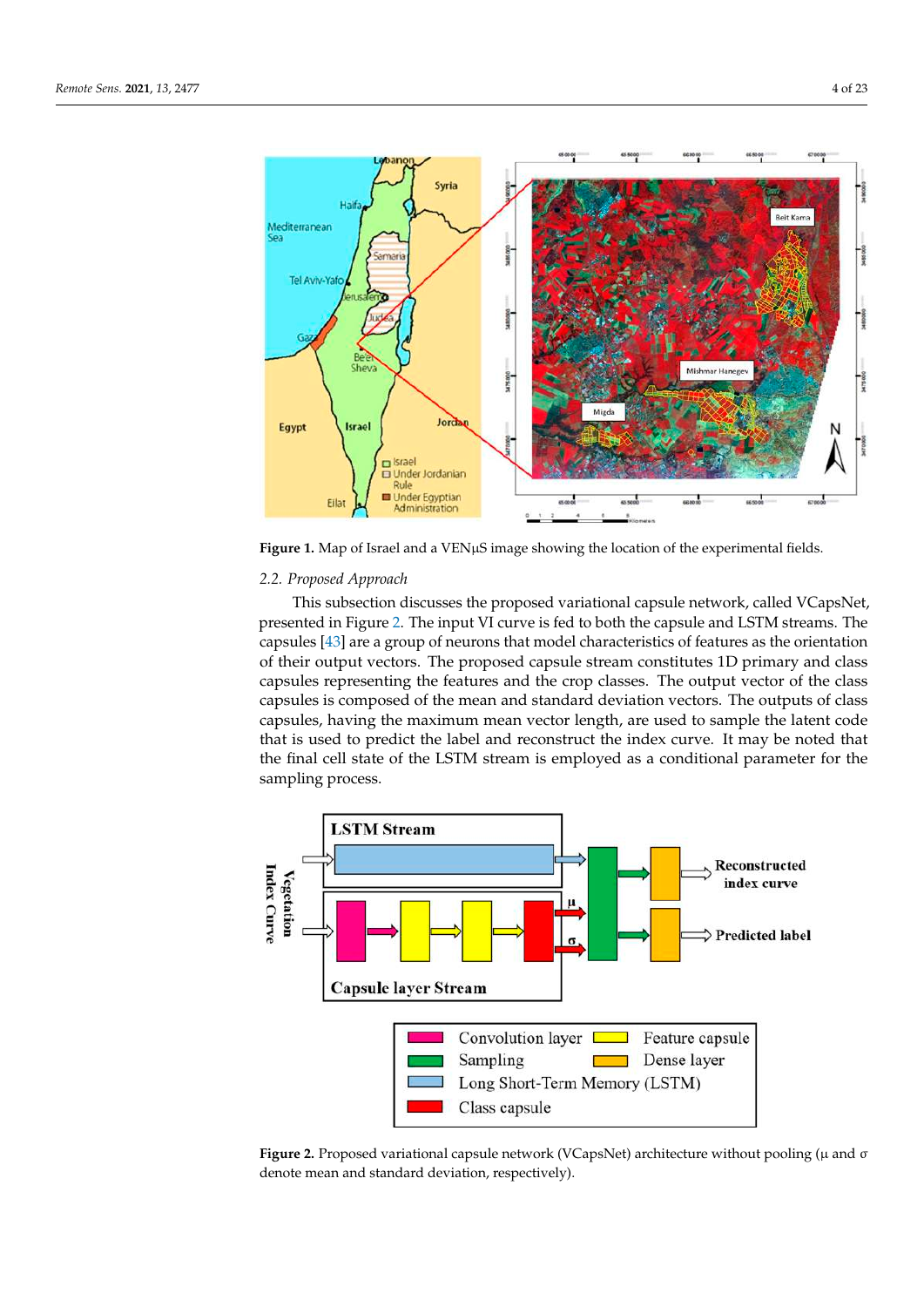# 2.2.1. Deep Capsule Network Stream

Unlike conventional capsule networks  $[43,44]$  $[43,44]$ , this study proposes a deep 1D capsule network (Figure [2\)](#page-3-1) to model the characteristic events and features of the index curves. The convolutional features of each layer of the capsule stream are squashed and reshaped to capsule form to be fed to the subsequent layers. In addition to stacking the convolutional capsule form to be fed to the subsequent layers. In addition to stacking the convolutional layers in capsule form, another architecture (Figure [3\)](#page-4-0) is also proposed, in which pooling layers in capsule form, another architecture (Figure 3) is also proposed, in which pooling layers are employed to model the events and features at different hierarchy levels. In both of the VCapsNet architectures, the feature tensors from the lower-level capsules are connected to each of the higher-level capsules. The length of the output of each capsule denotes the likelihood of finding the corresponding feature/pattern, and their orientation denotes the instantiation parameters. denotes the instantiation parameters.

<span id="page-4-0"></span>

Figure 3. Proposed variational capsule network (VCapsNet) architecture with pooling (µ and o denote mean and standard deviation respectively). deviation respectively).

VCapsNet, as proposed in the current study, employs DTW-based nonlinear convolutional layers to resolve the issues of minor shifts in phenological events of the index curves of the same crop. The proposed DTW-based units facilitate one-to-many matchings of the<br>same crop. The proposed DTW-based units facilitate one-to-many matchings of the match similar features to the input and skip elements with a considerable distance. The match similar features to the input and skip elements with a considerable distance. The activation of a given DTW node n is computed as:  $\frac{1}{\sqrt{2}}$ receptive fields to better match the shapes of the index curve features. The DTW units

$$
a_{n} = \phi\left(\sum_{(i,j)\in S} ||w_{n,i} - v_{j}||\right) \tag{1}
$$

 $\binom{(i,j)\epsilon S}{j}$  where  $||.||$  is the L2 norm, v is the input vector of length m, and  $w_n$  is the corresponding weight vector to the node n. The function  $\phi(.)$  is a nonlinear activation function applied to the result and S is a set of all the matched pairs between y and wy computed using the dynamic wrapping approach discussed in  $[42]$ . Aligning of network weights using DTW is repeated for every stride of the convolution during all forward passes. Consequently, the alignment is only maintained for the immediate forward and backward round, and recalculated on the fly for subsequent iterations. Further to modifying the neural units to implement one-to-many matching for considering the minor variations in phenological events, a modified form of the convolution is proposed to consider the irregularities in the the result, and S is a set of all the matched pairs between v and  $w_n$  computed using the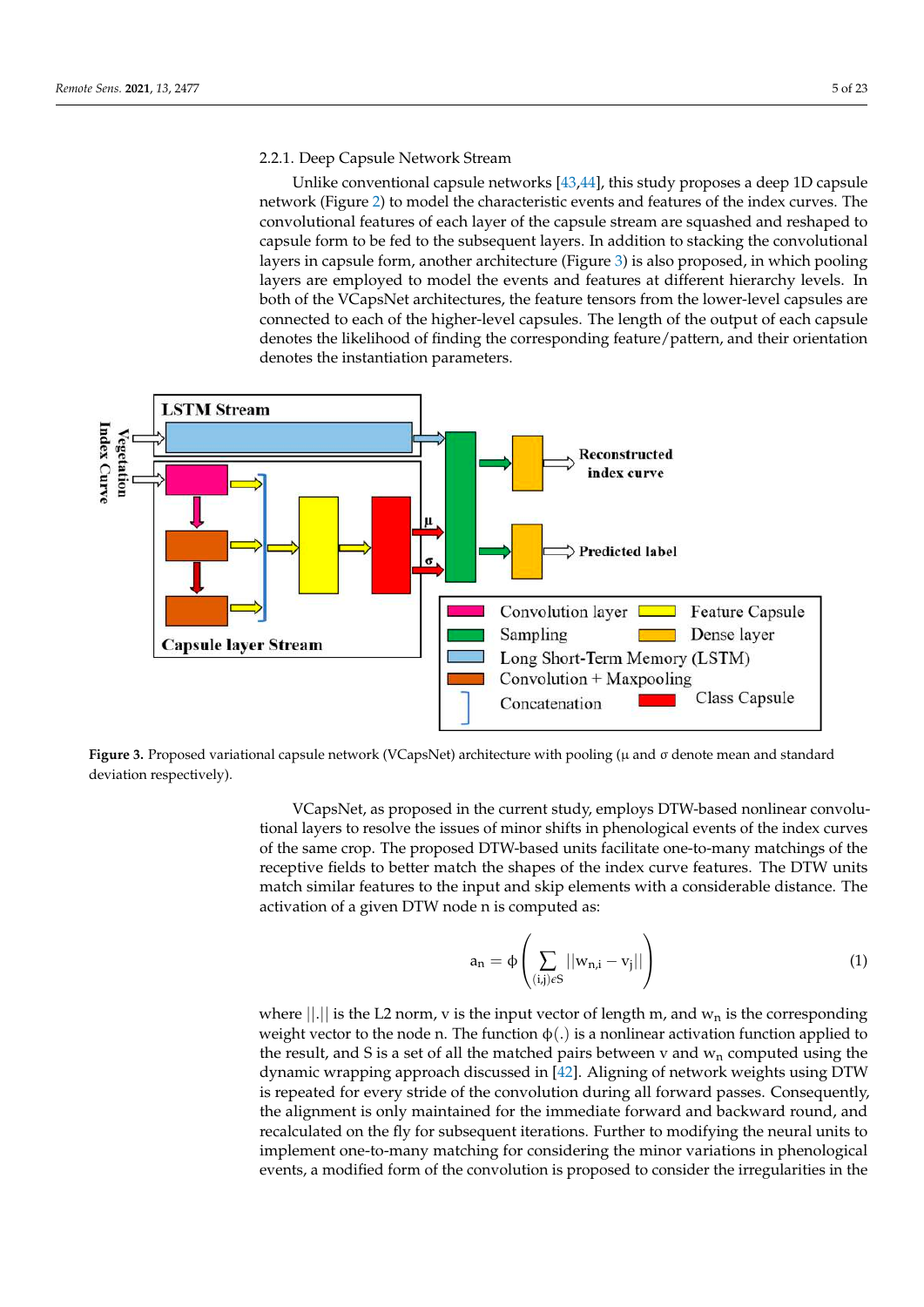index curves. The interpolation-based convolution of vectorized VI curve v with a kernel κ(.), centered at a location  $\tilde{x}$ , is implemented as:

$$
v * \kappa(\tilde{x}) = \sum_{x'} \frac{1}{N_{x'}} \sum_{k_{\alpha}} \varphi(\kappa_{\alpha}, x') v(\tilde{x} + x_{\alpha}).\kappa(x')
$$
 (2)

where  $\varphi(.)$  is an interpolation function (e.g., Gaussian interpolation) that computes the weights based on a filter weight vector  $k_{\alpha}$  and a given input point x', and  $N_{x'}$  is the density normalization term to make the convolutions sparsity invariant. In addition to conventional hyper-parameters, interpolation-based convolution uses the kernel length, defined as the distance between two adjacent weight vectors, to control the receptive field.

In the proposed VCapsNet architectures, the output  $(u_i)$  of the ith capsule of layer l is transformed to obtain the prediction vector  $\hat{u}_{i/i}$  of the jth capsule of the l + 1th layer as:

$$
\hat{u}_{j/i} = T_{ij}u_i \tag{3}
$$

where  $T_{ij}$  is the transformation matrix between the ith and jth capsules of layers l and  $l + 1$ . The length of the output vector of the class capsule denotes the membership of the given index curve to the corresponding class. A nonlinear squashing function is employed to ensure that the short vectors are shrunk to almost zero length and long vectors are shrunk to a length slightly below 1. The squash function normalizes the magnitude of vectors rather than the scalar elements themselves. Hence, the output of the jth spectral class capsule (v<sub>j</sub>) is computed as:

$$
v_j = \frac{||S_j||}{1 + ||S_j||} \frac{S_j}{||S_j||}
$$
\n(4)

where  $||.||$  denotes the L2 norm, and  $S_j$  is the total input that is computed as the weighted sum of the prediction vectors  $(\hat{u}_{i,j})$  of the capsules that are connected to the jth class capsule, i.e.,

$$
S_j = \sum_i c_{ij} \hat{u}_{j/i} \tag{5}
$$

The coupling coefficients  $(c_{ii})$  between the ith and jth capsules are determined by a SoftMax routing procedure as:

$$
c_{ij} = \frac{\exp(b_{ij})}{\sum_{k} \exp(b_{ik})}
$$
 (6)

The log priors ( $b_{ij}$ ) are learned in addition to with the network weights and are iteratively refined by measuring the agreement between  $v_i$  and  $\hat{u}_{i/i}$ . However, unlike in the conventional implementations, a DTW-based similarity measure is employed to consider the shape of the index curve features, i.e.,

$$
{b_{ij}}^{k} = {b_{ij}}^{k-1} + \sum_{m,n \in S} \left\| v_j^{k-1} m - \hat{u}_{j/i}^{k-1} n \right\|
$$
 (7)

where  $b_{ij}^k$  denotes the logits at each iteration k,  $||.||$  denotes the L2 norm, S is the set containing the indices of elements along the warping path between the  $v_j^{k-1}$  and  $\hat{u}_{j/i}^{k-1}$ . The wrapping path between two vectors is computed according to the discussions in [\[42](#page-20-6)[,75\]](#page-21-7). It should be noted that the initial value of  $b_{ij}$  ( $b_{ij}$ <sup>0</sup>) is the log prior probability that the i<sup>th</sup> capsule should be coupled to the j<sup>th</sup> capsule.

### 2.2.2. Conditional Variational Encoding

The mean  $(\mu)$  and standard deviation  $(\sigma)$  vectors of the class capsule having the maximum length are employed to sample the latent space through a reparameterization trick [\[35](#page-19-22)[,76\]](#page-21-8). The final cell state learned by the LSTM, which integrates the sequential events of the phenological curves, is used to condition the sampling process. The sampled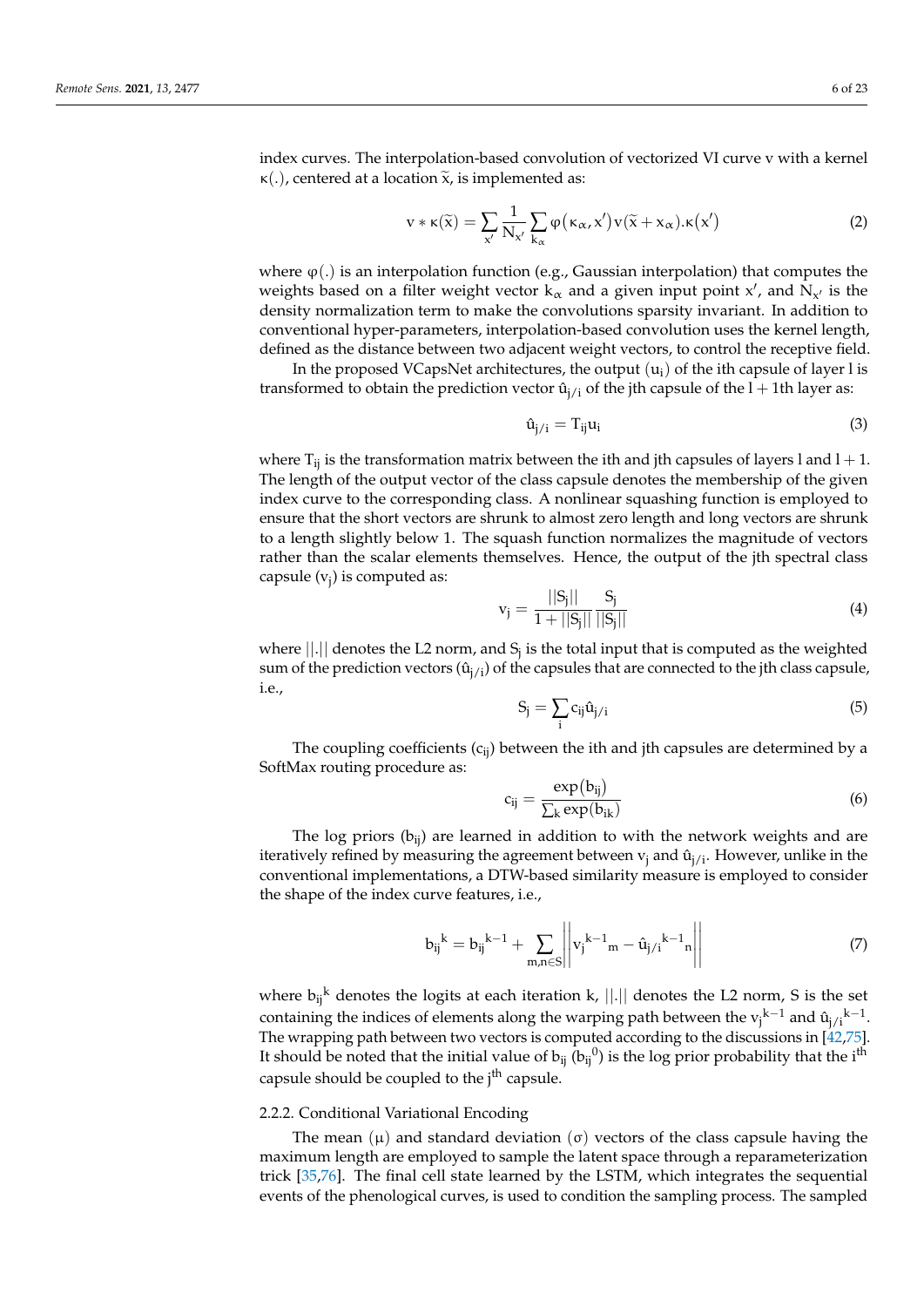latent code is used to reconstruct the index curve and predict the label using two separate dense layers. The proposed variational encoding accommodates the natural variations in the index curves of the same crop and improves the generalization capability of the network. In addition, pre-training of the LSTM using noisy samples ensures the approach is resilient to noise and other irregularities. The variational encoding loss is composed of a fitting data term (maximizing the data likelihood) and a latent compression term (ensuring that the latent code distribution  $Q(z|v, h)$  stays close to the latent prior  $P(v|z, h)$  as:

$$
L_{VAE} = E(\log P(v|z, h)) - \beta D_{KL}(Q(z|v, h)||P(z|h))
$$
\n(8)

where E(.) denotes an expectation value, P and Q are probability distributions,  $D_{KL}(.||.)$  is the Kullback–Leibler divergence, v and z indicate the data and latent spaces, respectively, β is the entanglement penalty factor, and h denotes the condition vector. The condition vector h is directly involved in the encoding and decoding processes, and the final cell state of the LSTM is used as the condition vector. Although the penalizing  $D_{KL}(Q(z|v, h)||P(z|h))$ term in Equation (8) facilitates disentanglement, it results in the loss of information about the input v stored in the latent code z and, therefore, a poor reconstruction for high values of β. Hence, in this study, inspired by [\[77\]](#page-21-9), the formulation in Equation (8) is modified as:

$$
L_{VAE} = E\Big(E_{q(z|v)}(-\log(P(v|z,h))))\Big) - E(D_{KL}(Q(z|v,h)||Q(z))) - \beta D_{KL}\Big(Q(z)||\prod_{j=1}^d Q(z_j)\Big) \tag{9}
$$

The last term in Equation (9) measures the dependence for multiple variables.

#### 2.2.3. Loss Functions and Regularizations

In this study, the reconstruction and cross-entropy losses are minimized to train the network weights in accordance with the classification objective. To facilitate denoising in conjunction with classification, the spectral-dissimilarity- and DTW-based reconstruction losses are also employed as:

$$
L_{R} = \frac{1}{m\pi} \sum_{i=1}^{m} \arccos\left(\frac{v.\widetilde{v}}{|v||\widetilde{v}|}\right) + \psi_{\alpha}(\langle A, \Delta(v,\widetilde{v})\rangle)
$$
(10)

where m is the length of the input pixel spectra  $v$ ,  $\tilde{v}$  is the reconstructed pixel spectra, |.| denotes the L1 norm,  $\psi_{\alpha}$ (.) is the generalized minimizing function with a smoothing parameter  $\alpha$ ,  $\Delta($ ,  $)$  denotes the cost matrix, and A is the alignment matrix. For training the network, in addition to the L2 regularization loss, to ensure piece-wise similarity, a multiscale version of the structural dissimilarity loss is also employed as:

$$
L_{SD} = \sum_{p \in P} 1 - \Omega(p) \tag{11}
$$

where:

$$
\Omega(p) = \frac{2\mu_p\mu'_p + C_1}{\mu_p^2 + \mu'_p{}^2 + C_1} \cdot \frac{2\sigma_p\sigma'_p + C_2}{\sigma_p^2 + \sigma'_p{}^2 + C_2}
$$
\n(12)

where  $P \subseteq R$  denotes the set of all relative locations on the VI curve,  $C_1$  and  $C_2$  are constants,  $\mu_p$  and  $\mu_{p'}$  respectively, represent the means of the patches of the reconstructed and groundtruth VI curves, and  $\sigma_p$  and  $\sigma_{p'}$  respectively, denote the corresponding standard deviations. The means and standard deviations are computed in neighborhoods (context) of varied extents to implement multiscale measurements of structural dissimilarity.

The reconstruction loss of VCapsNet is constrained to fine-tune the latent representations z for the classification task as:

$$
L_{CR} = \alpha \sum_{i=1}^{m} -[y_i \log(\chi(w_e, z_i)) + (1 - y_i)(1 - \log(\chi(w_e, z_i)))] + \lambda |z_i|
$$
 (13)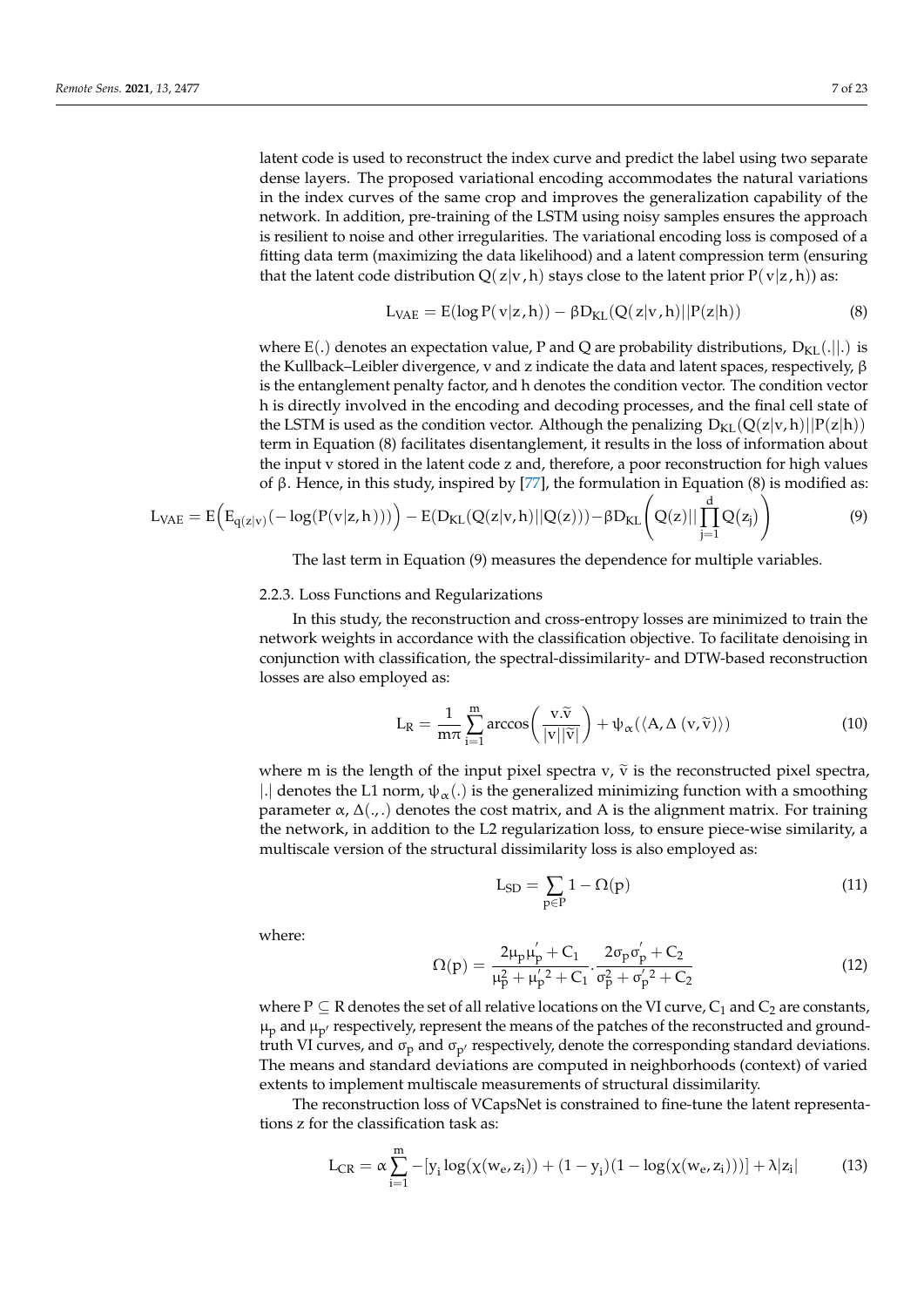where  $y_i$  is the label for the ith sample,  $\chi(.)$  corresponds to the normalization of the length of the class capsule's outputs,  $w_e$  is the weight matrix of the encoding layers,  $\alpha$  and  $\lambda$ are the scaling factors,  $z_i$  is the latent representation of the ith sample,  $|.|$  denotes the L1 norm, and m is the number of samples. An additional classification loss is employed to incorporate the label information of the source domain into the embedding space as:

$$
L_{CE} = -\frac{1}{n} \sum_{i=1}^{n} \sum_{j=1}^{c} I_{p_i = y_j} \log \frac{e^{p_i}}{\sum_{r=1}^{c} e^{p_{ir}}}
$$
(14)

where I is an indicator function,  $y_j$  is the expected output of the ith sample corresponding to the jth class,  $p_i$  is the predicted label for the ith sample, n is the number of samples, and c denotes the total number of classes. The indicator function  $I_{p_i = y_j}$  outputs one when the predicted label (p<sub>i</sub>) matches the expected label  $y_j$ .

#### <span id="page-7-0"></span>2.2.4. Transparency and Interpretability

This Section attempts to understand the concepts/prototypes learned by the network and how the input features contribute to a given decision. These approaches are used to compare the DL models in terms of their interpretability and the physical significance of the learned features. The training data and hyper-parameters are also refined based on the analysis of learned prototypes and relevance score assignments. In the current study, the crop-specific characteristic phenological events, such as planting, heading, harvesting, and growth transitions, serve as the interpretability parameters; that is, the timing of different phenological events is the physically interpretable feature that distinguishes a crop type from others.

Inspired by [\[74,](#page-21-6)[78,](#page-21-10)[79\]](#page-21-11), to interpret the proposed VCapsNet, an approach based on activation maximization was employed. The representative/prototype of the class  $\omega_c$ , which corresponds to the most likely input x for class  $w_c$ , is found by optimizing:

$$
\max_{x} (\log p(\omega_{c}|x) + \log p(x))
$$
\n(15)

where x is the input, and  $p(\omega_c | x)$  and  $p(x)$  are the class conditioned data density and data model, respectively. Although interpreting the concepts/prototypes learned by DL models helps compare and contrast different models, learning the contribution of input features for each concept is also equally important. A modified version of layer-wise relevance propagation (LRP) was employed to assign quantitative values to input features based on their relative significance in the output prediction. As shown in [\[80\]](#page-21-12), the relevance can be distributed to input-layers using local redistribution rules as:

$$
R_j^{(l-1)} = \sum_{i} \frac{a_i^{(l-1)} w_{ij}^{(l-1,l)}}{\sum_{k} a_k^{(l-1)} w_{kj}^{(l-1,l)}} R_i^{(l)}
$$
(16)

where  $w_{ij}$  denotes the weight between neurons i and j,  $a_i^{(l-1)}$  $i_i^{(1-1)}$  denotes the activation, and i indexes all neurons of layer l joined to neuron j. Equation (16) is applied backward through the network from the output layer to produce the relevance map. It should be noted that the summation of the relevance at any layer is conserved in the network. By analyzing the relevance scores, regions or patterns in the inputs that mainly contribute to a classification decision are identified. As the probability of an input belonging to a specific class depends on the value at the output layer neuron, relevance scores can represent evidence for (positive values) and against (negative values) the classification decision.

## *2.3. Implementation of the Proposed VCapsNet*

This subsection discusses the implementation of the proposed VCapsNet model in the classification of VI index curves. The NDVI curves derived from multi-date VENµS images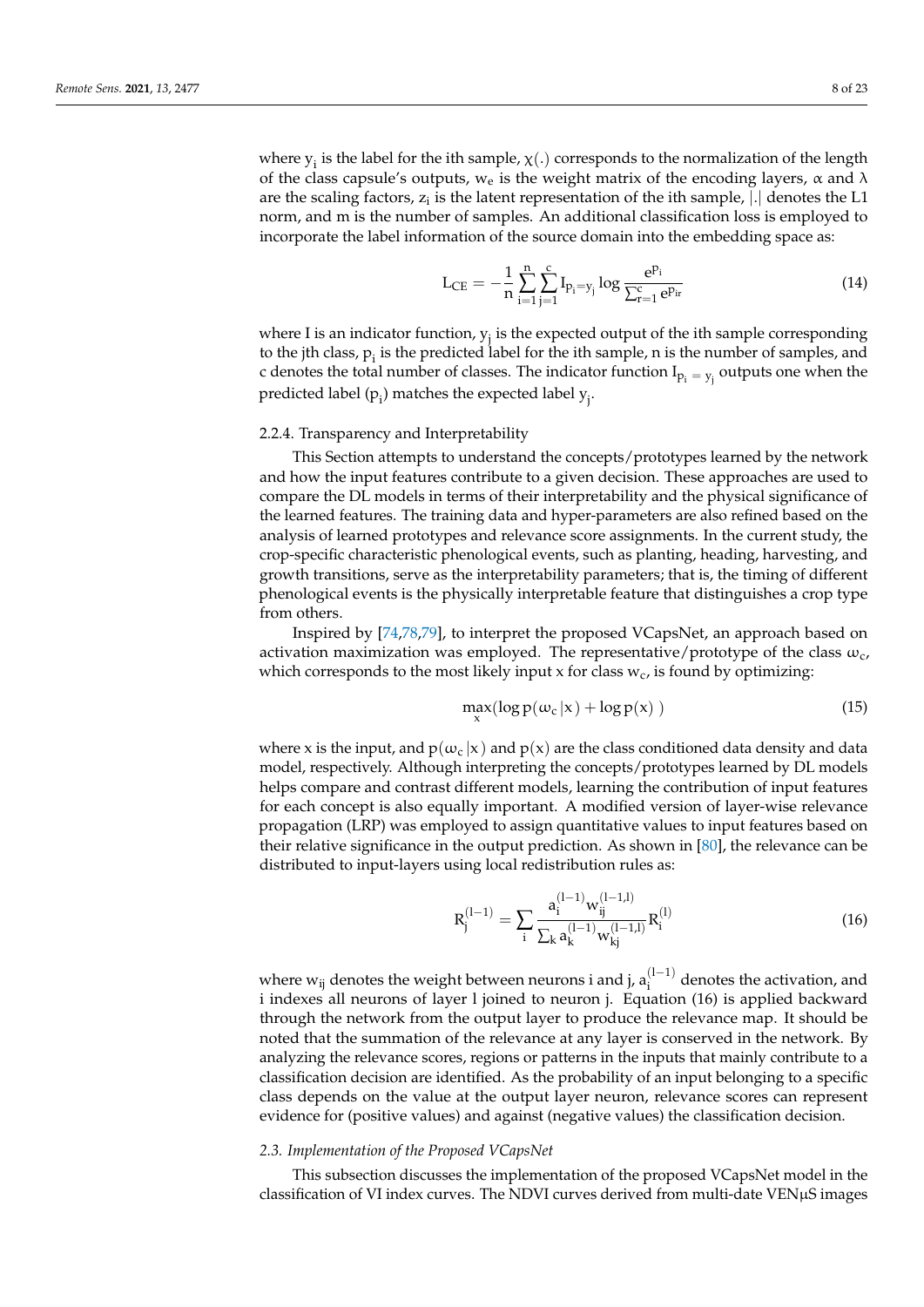were used to train and validate the network. The cloud masks were used to eliminate noisy pixels for NDVI computation. The shapefiles of crop fields, and the cropping and harvesting information obtained from farmers, served as ancillary data for labeling and analyzing the VI curves. It is noteworthy that the temporal index curves, having a vector length of 36, were used as inputs for analyzing the models. Data augmentation techniques, similar to those adopted in [\[81,](#page-21-13)[82\]](#page-21-14), were used to increase the number of training samples. In addition to other systematic noise simulations [\[53,](#page-20-15)[56,](#page-20-21)[83,](#page-21-15)[84\]](#page-21-16), a random approach was employed to remove values or add Gaussian noise at irregular intervals to train the models to facilitate denoising. Different downscaling strategies, such as bilinear, bi-cubic, and nearest neighbor interpolations, were employed for a specific number of VI curves to generate training and testing samples for data imputation. Multiple downscaling strategies

The VCapsNet implementation adopted in this study uses multi-sized kernels of sizes  $1 \times 2$ ,  $1 \times 3$ ,  $1 \times 5$ ,  $1 \times 7$ , and  $1 \times 9$  in the capsule streams of architectures-1 and -2. ReLU activations follow the padded convolutions in all layers. The number of filters and the stride of pooling layers are respectively set to 256 and 2 for the capsule stream of architecture-1 (Figure [2\)](#page-3-1). For the capsule stream of architecture-2 (Figure [3\)](#page-4-0), the number of filters is set to 256, 128, and 64. As the input vectors are of length 36, the LSTM stream employed in both architectures uses 36 layers. The variational encoding is implemented as an encoding-decoding architecture consisting of four convolutional and deconvolutional units and a fully connected sampling layer. The convolutional units are followed by maxpooling, whereas deconvolution units are preceded by upsampling layers. The number of filters in the eight-layer deep variational stream is set to 256, 192, 128, 64, 64, 128, 192, and 256. Gaussian interpolation is used in all of the architectures as the convolutional interpolation function, and the Gaussian bandwidth  $(3\sigma)$  is fixed to 0.1. It is important to note that, for implementing multiscale structural dissimilarity measurements, the context extents are varied among 1, 3, 5, 7, and 9.

were adopted to avoid the bias of the trained network towards a particular approach.

In the current implementation, rather than using a standard dropout algorithm [\[85\]](#page-21-17), which may change the properties of the entity that the capsule represents, the approach discussed in [\[86\]](#page-21-18) was adopted. The mean squared error (MSE)-based loss and cosine dissimilarity loss [\[87\]](#page-21-19) and the proposed losses are minimized to learn the network weights. Hyper-parameter optimization, proposed in [\[88\]](#page-21-20), is employed to optimize the hyperparameters, such as kernel size, number of filters, depth of the network, and number of epochs. Architecture-1 was trained using ADAM optimization for 300 epochs with an initial learning rate of 0.01 and a decay rate of 0.5 for every 100 epochs. Similarly, architecture-2 was trained using ADAM optimization for 250 epochs with an initial learning rate of 0.008 and a decay rate of 0.5 for every 100 epochs. A batch size of 50 was employed for training of both networks.

### **3. Results**

To verify the effectiveness of VCapsNet, extensive experiments were conducted for phenological curve-based crop classification. The pixel-level NDVI curves derived from multi-date images were used to train VCapsNet to distinguish different types of crops. The ancillary data was used to assign labels to ground-truth phenological curves. Data augmentation, similar to that adopted in [\[81](#page-21-13)[,82\]](#page-21-14), was used to increase the number of training samples. In addition, random Gaussian noise was added in irregular intervals to evaluate the effect of denoising. An example of augmented patterns for the barley crop is presented in Figure [4.](#page-9-0) VCapsNet was extensively analyzed using the data of three farms over three consecutive crop years. A total of 4600 samples were used for training and testing the model, among which 800 were augmented patterns. Hyper-parameter optimization, proposed in [\[88\]](#page-21-20), was employed to optimize the parameters of the different models analyzed in this study. It should be noted that an early stopping framework using k-fold validation forms the basis of the parameter selection. For all of the experiments adopted, k-fold validation was used with k set to 10. The confusion-matrix-based Kappa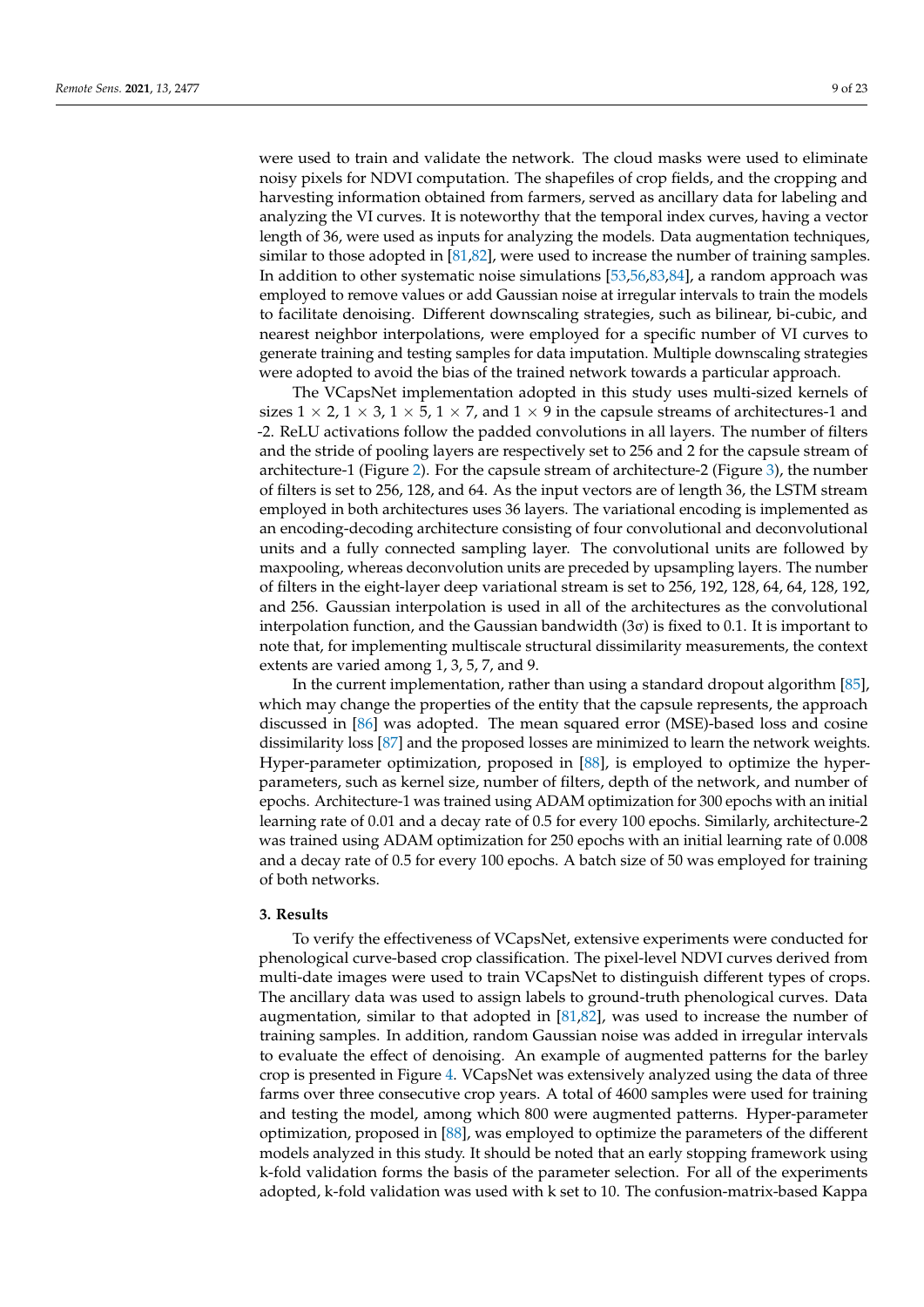statistic and overall accuracy were used for evaluating the classification results. High accuracy in the statistic and overall accuracy. values of Kappa statistic and overall accuracy indicate high accuracy. A Z-score-based<br>(discussed in Feb 99) was employed to analyze the significance of the results presented in the significance of test statistic (discussed in [\[89](#page-21-21)[,90\]](#page-21-22)) was employed to analyze the significance of the results presented in the current study. In addition to confusion-matrix-based measures, proposed presented in the current study. In addition to confusion-matrix-based measures, proposed presences are called the physical significance interpretability techniques (Section [2.2.4\)](#page-7-0) were used to evaluate the physical significance and interpretability of the models. The peak signal-to-noise ratio (PSNR) was used to estimate the denoising accuracy of VCapsNet and other benchmark denoising approaches. The ablation analysis of VCapsNet is discussed in Section 3.1. A [com](#page-9-1)parative analysis of VCapsNet with the benchmark approaches is presented in Section [3.2.](#page-11-0)

<span id="page-9-0"></span>

**Figure 4.** Illustration of augmentation for the vegetation index curve of the barley crop. **Figure 4.** Illustration of augmentation for the vegetation index curve of the barley crop.

# <span id="page-9-1"></span>*3.1. Ablation Analysis of VCapsNet 3.1. Ablation Analysis of VCapsNet*

This Section evaluates the effect of the proposed architectural variations and loss functions on the results. The results are summarized in Table [1.](#page-10-0) It is observed that the proposed strategies reduce the training sample requirement and significantly improve the results (in terms of Kappa [an](#page-10-0)d overall accuracy). As is evident from Table 1, the implementation of VCapsNet without a capsule stream results in lower values of Kappa and overall accuracy. These results illustrate that the capsules model the phenological events and their characteristic features effectively to distinguish different classes. Moreover, the use of capsules significantly reduces the network depth. It may be noted from Table [1](#page-10-0) that  $\frac{1}{2}$ the implementation of VCapsNet without a variational encoding strategy results in lower<br>Kanna and arrangly course weakers. The improvement in a varia to the localizational on the parties of Capsaria variation of Capsariation of minor phenology variations in the coding strategy can be attributed to the consideration of minor phenology variations in the same crop type and to the resolution of outliers. The use of DTW-based routing technique also improves the results by facilitating the consideration of shapes of the phenological events. In addition, as is observed from the Kappa and overall accuracy values in Table 1, the use of the cell state learned using LSTM for conditioning the latent space sampling acts as a regularizer. This resolves the issues of vanishing gradient and convergence. The use of reconstruction loss as a means to regulate the classification loss facilitates denoising and<br>expansion in the latent space same space same samples in the latent space same space same space same space sam imputation of the index curves. Training of the proposed herwork for denorsing and imputation ensures the classification is resilient to noise and other irregularities. Similarly, In particle choices the existence the existence in the classification of the classification and DTW-based neural units improves the classification accuracy. The proposed architectures and losses improve the This Section evaluates the effect of the proposed architectural variations and loss Kappa and overall accuracy values. The improvement in accuracy due to the variational endata imputation of the index curves. Training of the proposed network for denoising and modeling of phenological events that are evident from the concepts learned for different types of crops. The relevance analysis of input features indicates that VCapsNet focuses on features and phenological events that are physically significant to each crop type. Additionally, fine-tuning of the entanglement penalty facilitates the disentanglement of the latent codes concerning different crop classes.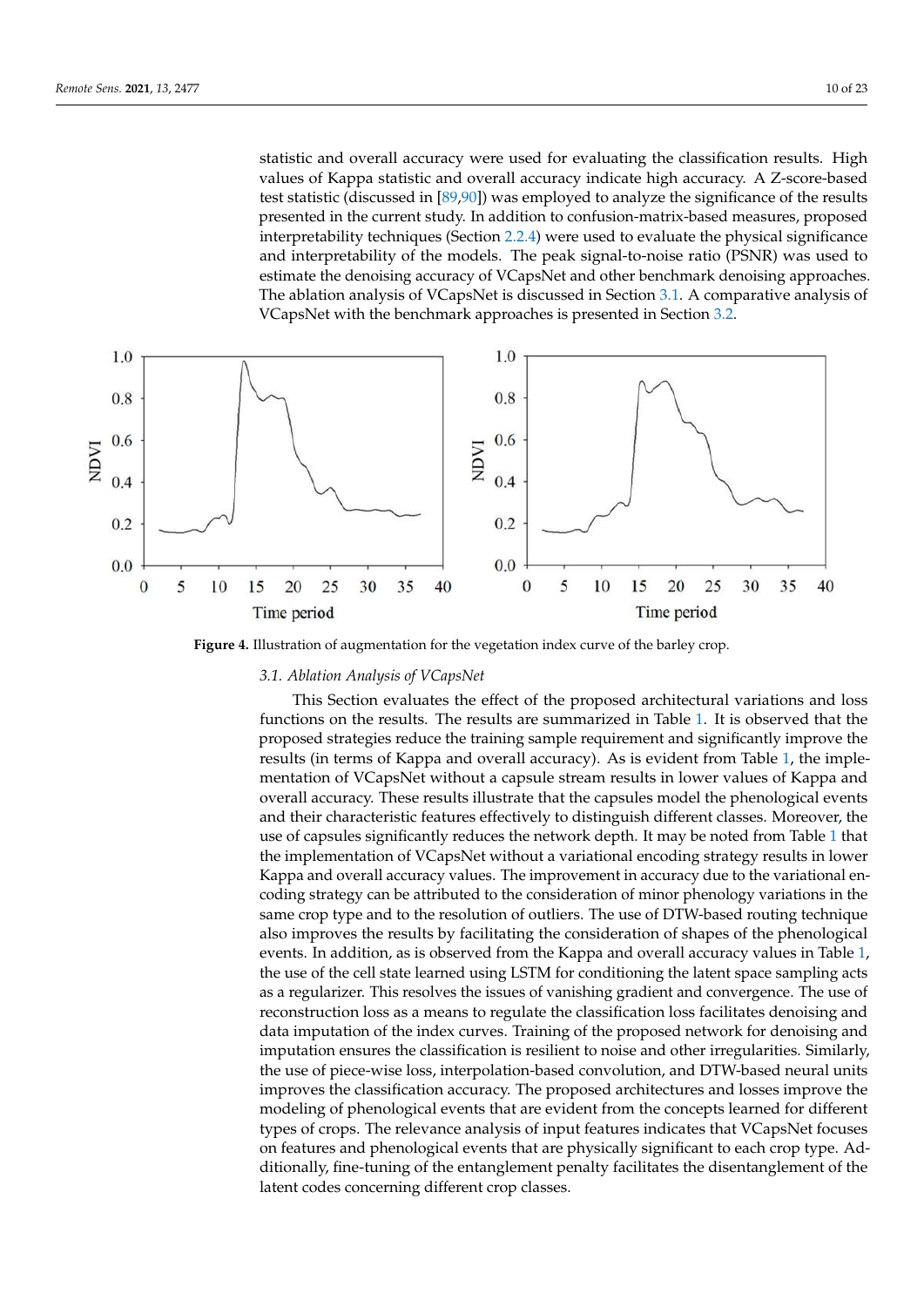<span id="page-10-0"></span>

| <b>Architectural Variations/Losses</b>                           | Kappa Statistic | <b>Overall Accuracy</b> | Z-Score |
|------------------------------------------------------------------|-----------------|-------------------------|---------|
| 1D Capsule based classifier                                      | 0.81            | 83.46                   | 2.21    |
| Long Short-Term Memory (LSTM) based classifier                   | 0.82            | 85.91                   | 2.18    |
| VCapsNet without Capsule Stream                                  | 0.85            | 87.18                   | 2.25    |
| VCapsNet without Long Short-Term Memory (LSTM) stream            | 0.86            | 89.68                   | 1.99    |
| VCapsNet without variational encoding                            | 0.86            | 91.24                   | 2.32    |
| VCapsNet without embedding the label information prior           | 0.86            | 92.68                   | 2.16    |
| VCapsNet without fine-tuning the latent space for classification | 0.86            | 90.12                   | 2.17    |
| VCapsNet without piece-wise reconstruction loss                  | 0.87            | 88.56                   | 2.09    |
| VCapsNet without cosine dissimilarity loss                       | 0.88            | 91.43                   | 1.97    |
| VCapsNet without Dynamic Time Wrapping (DTW) loss                | 0.87            | 89.08                   | 1.99    |
| VCapsNet without interpolated convolution                        | 0.89            | 94.12                   | 2.12    |
| Proposed VCapsNet implementation                                 | 0.94            | 98.57                   |         |

**Table 1.** Analysis of the effect of the proposed architectures and constraints for 50% of the training samples \*.

\* Z-score > 1.96 shows a significant (>95%) difference between the confusion matrices of the existing approaches and the variational capsule network (VCapsNet).

> A comparison of both of the proposed architectures indicates that, at a lower number of training samples, architecture-2 is preferred, whereas architecture-1 provides better results when enough training samples are available. In addition, architecture-2 yields acceptable results at much shallower depths compared to architecture-1.

The sensitivity analysis of the proposed VCapsNet models in terms of network parameters is presented in Figures [5](#page-10-1) and [6.](#page-11-1) For a given set of training samples, an increase in the network depth improves the Kappa value that, however, deteriorates as the number of layers increases beyond a limit. Empirically, for input VI curves having a length of 24–36, a 5–9 layered network yields the best results. The increase in the number and sizes of filters improves the accuracy, which slowly saturates and deteriorates following further blind increase. The increase in size and number of filters exponentially increases the computational complexity of the network. As the length of phenological features can vary, the use of multi-sized kernels significantly improves the results without significantly affecting the execution time. The reduction in the sensitivity of VCapsNet to network parameters can be attributed to the effective modeling of characteristic features of index curves.

<span id="page-10-1"></span>

Figure 5. Sensitivity analysis of the variational capsule network (VCapsNet) in terms of (a) network work depth; (**b**) size of filters; and (**c**) number of filters for classification. depth; (**b**) size of filters; and (**c**) number of filters for classification.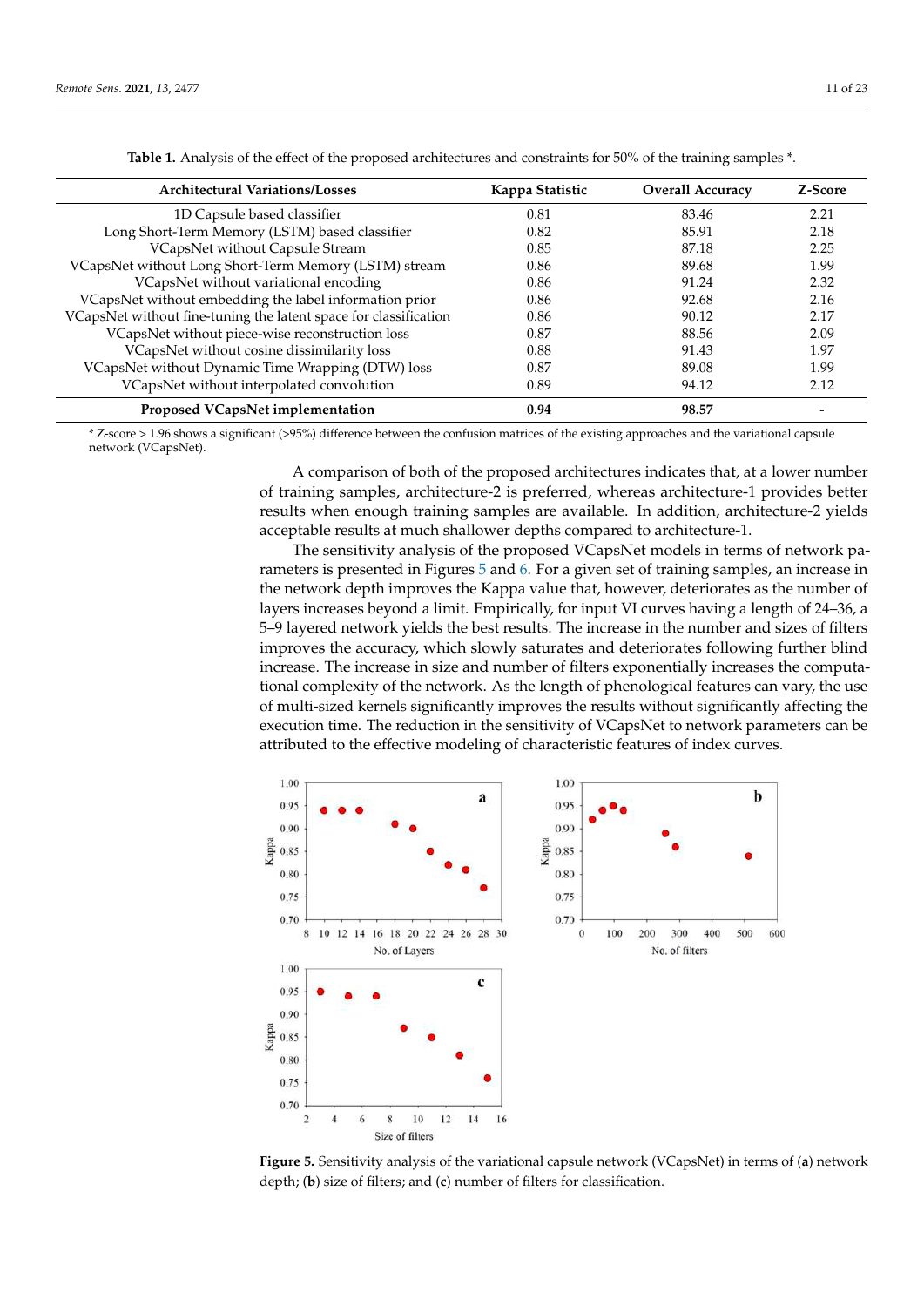<span id="page-11-1"></span>

**Figure 5.** Sensitivity analysis of the variational capsule network (VCapsNet) in terms of (**a**) net-

Figure 6. Sensitivity analysis of the variational capsule network (VCapsNet) in terms of (a) network work depth; (**b**) size of filters; and (**c**) number of filters for denoising. depth; (**b**) size of filters; and (**c**) number of filters for denoising.

# <span id="page-11-0"></span>*3.2. Comparison of VCapsNet with the Commonly-Used DL Based Approaches 3.2. Comparison of VCapsNet with the Commonly-Used DL Based Approaches*

The commonly-used classifiers applicable to VI curve classification were compared The commonly-used classifiers applicable to VI curve classification were compared with the proposed VCapsNet-based approach. The results are summarized in Tabl[e 2](#page-12-0). The with the proposed VCapsNet-based approach. The results are summarized in Table 2. The significance of the results of VCapsNet (at a confidence level of 95%) in comparison with significance of the results of VCapsNet (at a confidence level of 95%) in comparison with the other approaches is analyzed in Table [3.](#page-12-1) In all of the experiments adopted in this study, the entire set of 4600 samples was split into disjoint training and testing subsets. For instance, when the percentage of training samples is  $10\%$ ,  $90\%$  of the samples were used for testing the model. Based on the discussions in [\[2,](#page-18-1)[3,](#page-18-2)[7](#page-18-5)[,12](#page-19-23)[,39](#page-20-3)[,83,](#page-21-15)[91\]](#page-21-23), some main existing classification approaches were selected as the benchmark methods for comparison. In the experiments discussed in this study, a few of the benchmark approaches were modified to process the one-dimensional phenological curves. An analysis of the variation in accuracy of different approaches according to the variation in the percentage of training samples is presented in Figure [7.](#page-12-2) Furthermore, Figure [7](#page-12-2) presents the variation in accuracies for different folds of k-fold validation in terms of the standard deviation. A total of 4600 training samples were used, and 10-fold validation was employed for each of the different sub-experiments (10%, 20%, 30%, etc.). As is evident from the results, VCapsNet better models phenological curves compared to other prominent approaches. The proper modeling of phenological events and features significantly improves the generalization capability of the network, resulting in improved classification accuracies even with a small number of training samples (Figure [7\)](#page-12-2). The learning of physically significant features and phenological events also resolves the issues of intra-crop variability of the phenological curves. In addition, the DTW-based convolutional units and interpolation-based convolutions, and the proposed losses and regularizations, facilitate the effective transformation of vectorized phenological curves to a latent space that is more discriminative than the original space.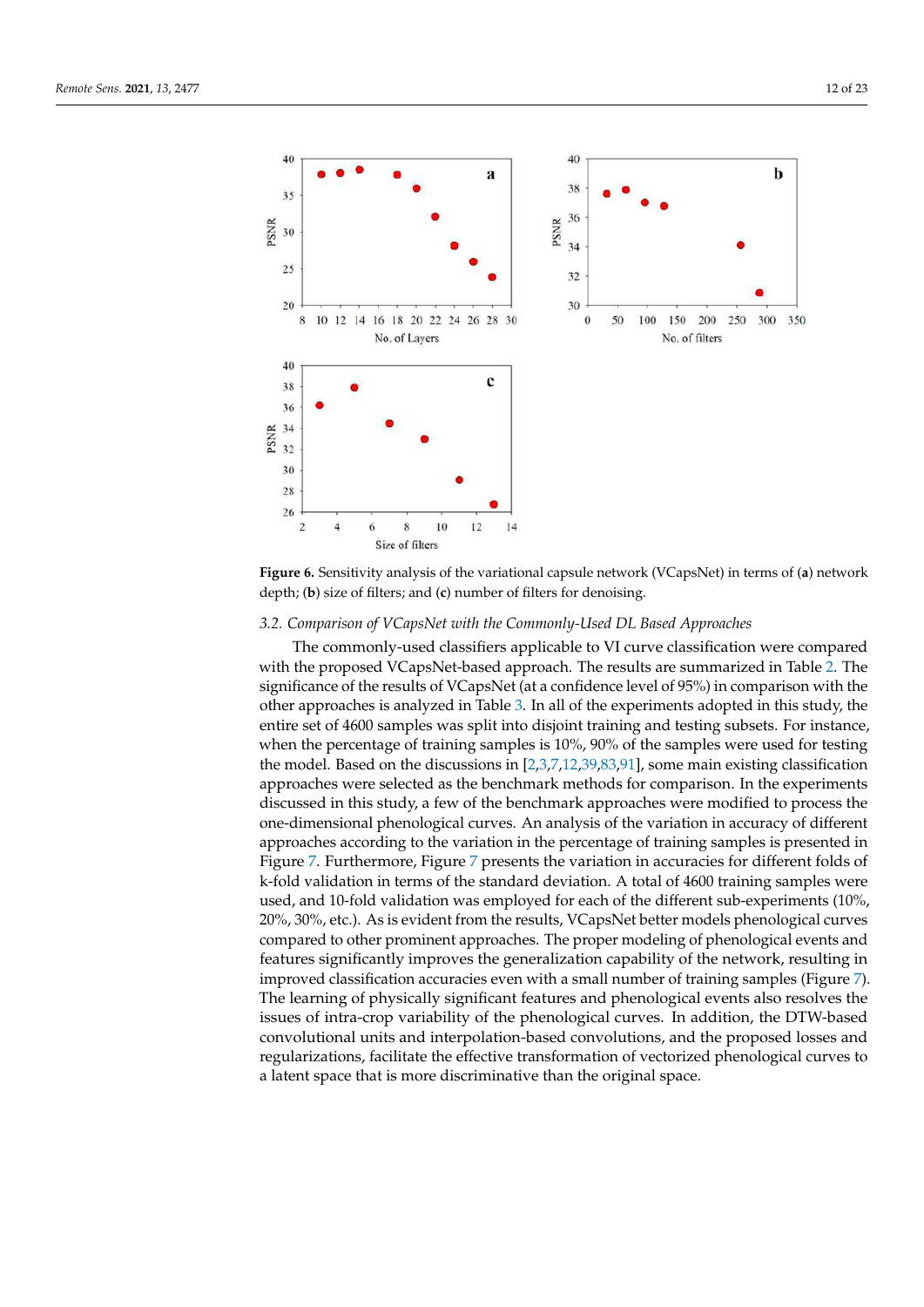| <b>Benchmark Classifiers</b>                             | Kappa Statistic | <b>Overall Accuracy</b> |
|----------------------------------------------------------|-----------------|-------------------------|
| Deep learning (DL) based [92]                            | 0.74            | 80.10                   |
| Spectral attention CNN [93]                              | 0.79            | 84.43                   |
| Phenology metrics based [9]                              | 0.85            | 87.91                   |
| Bayesian estimator based [2]                             | 0.83            | 88.20                   |
| Representation learning based [94]                       | 0.86            | 90.08                   |
| Generative Adversarial Network (GAN) based [39]          | 0.83            | 88.36                   |
| Multivariate Long Short-Term Memory (LSTM)<br>based [95] | 0.87            | 90.82                   |
| <b>Proposed VCapsNet</b>                                 | 0.92            | 96.23                   |

<span id="page-12-0"></span>**Table 2.** Comparison of the variational capsule network (VCapsNet) with benchmark deep learning (DL) classifiers for 40% of training samples \*.

\* Z-score > 1.96 shows a significant (>95%) difference between the confusion matrices of the existing approaches and the variational capsule network (VCapsNet).

<span id="page-12-1"></span>**Table 3.** Z-score-based significance analysis of variational capsule network (VCapsNet) in comparison with the benchmark deep learning (DL) classifiers \*.

| <b>Benchmark Smoothing Approaches</b>                        | Z-score of Kappa Statistic as<br><b>Compared to VCapsNet</b> | <b>Z-score of Overall Accuracy as</b><br><b>Compared to VCapsNet</b> |
|--------------------------------------------------------------|--------------------------------------------------------------|----------------------------------------------------------------------|
| Deep learning (DL) based [92]                                | 2.03                                                         | 1.98                                                                 |
| Spectral attention Convolutional Neural Network (CNN)<br> 93 | 1.98                                                         | 2.21                                                                 |
| Phenology metrics based [9]                                  | 2.12                                                         | 2.14                                                                 |
| Bayesian estimator based [2]                                 | 2.64                                                         | 2.43                                                                 |
| Representation learning based [94]                           | 2.07                                                         | 2.07                                                                 |
| Generative Adversarial Network (GAN) based [39]              | 2.59                                                         | 2.46                                                                 |
| Multivariate Long Short-Term Memory (LSTM) based [95]        | 2.18                                                         | 1.99                                                                 |

*r* Z-score > 1.96 shows a significant (>95%) difference between the confusion matrices of the existing approaches and the variational capsule network (VCapsNet).

<span id="page-12-2"></span>

**Figure 7.** Comparison of classifiers with respect to varying percentages of training samples. **Figure 7.** Comparison of classifiers with respect to varying percentages of training samples.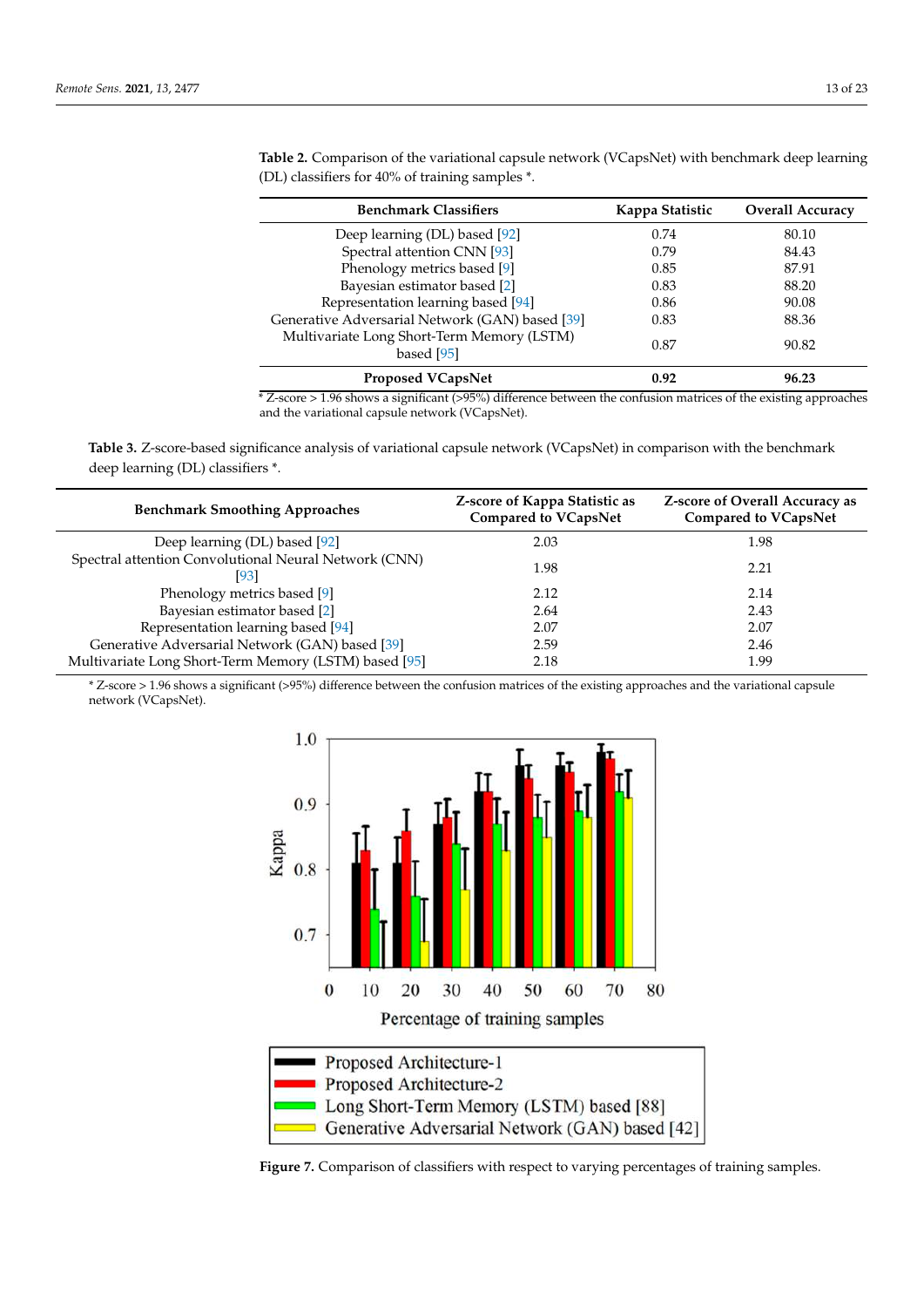In addition to the classification-based accuracy assessment, the models were also evaluated based on the prototypes learned for each crop, as discussed in Section [2.2.4.](#page-7-0) For this purpose, the phenology curves that follow the correct timeline for each crop were selected based on the ancillary data and generalized using a variational autoencoder. The benchmark phenological curve for each crop, generated by sampling the mean of such a learned latent space, was compared with the learned concepts of the corresponding crops for each model. In this regard, cosine-based, DTW-based, and Fourier-based approaches were used as the similarity measures. The dates of crop-specific phenological events, such as growth transition, planting, heading, and harvesting, were adopted as characteristic features for comparison. A summary of these comparisons is presented in Table [4.](#page-13-0) The harmonics of the Fourier transform of the VI curves properly capture the phenological events, whereas DTW approaches measure the shape-similarity irrespective of the minor shifts. The high values of similarity measures indicate that VCapsNet accurately learns the phenological events and physically significant features. A visual illustration of the predicted and actual NDVIs corresponding to the crop-specific phenological events for randomly selected wheat and barley fields is presented in Figure [8.](#page-13-1) As is evident, VCapsNet provides accurate results. **Table 4.** Interpretability based comparison of the different deep learning (DL) models.

**Table 4.** Interpretability based comparison of the different deep learning (DL) models.

<span id="page-13-0"></span>

| <b>Benchmark Classifiers.</b>                                 | <b>Normalized Cosine</b><br>Similarity Between the<br>Concepts Learned and the<br><b>Benchmark Phenological</b><br><b>Curves</b> | Normalized RMSE in<br><b>Fourier Domain Between</b><br>the Concepts Learned and<br>the Benchmark<br><b>Phenological Curves</b> | Normalized DTW Based<br><b>Similarity Between the</b><br>Concepts Learned and the<br><b>Phenological Benchmark</b><br><b>Curves</b> |
|---------------------------------------------------------------|----------------------------------------------------------------------------------------------------------------------------------|--------------------------------------------------------------------------------------------------------------------------------|-------------------------------------------------------------------------------------------------------------------------------------|
| Deep learning (DL) based [92]                                 | 0.9874                                                                                                                           | 0.4290                                                                                                                         | 0.7742                                                                                                                              |
| Spectral attention Convolutional<br>Neural Network (CNN) [93] | 0.9870                                                                                                                           | 0.3916                                                                                                                         | 0.7891                                                                                                                              |
| Representation learning based [94]                            | 0.9942                                                                                                                           | 0.2396                                                                                                                         | 0.8263                                                                                                                              |
| Generative Adversarial Network<br>$(GAN)$ based [39]          | 0.9964                                                                                                                           | 0.2246                                                                                                                         | 0.8551                                                                                                                              |
| Multivariate Long Short-Term<br>Memory (LSTM) based [95]      | 0.9968                                                                                                                           | 0.2389                                                                                                                         | 0.8629                                                                                                                              |
| Proposed VCapsNet                                             | 0.9989                                                                                                                           | 0.1059                                                                                                                         | 0.9672                                                                                                                              |

<span id="page-13-1"></span>

Figure 8. Expected and predicted NDVI corresponding to wheat (a) and barley fields (b).

To further explain the network and analyze the contribution of input features, the LRP approach (Section 2.2.4) was adopted. The propagated relevance of VCapsNet for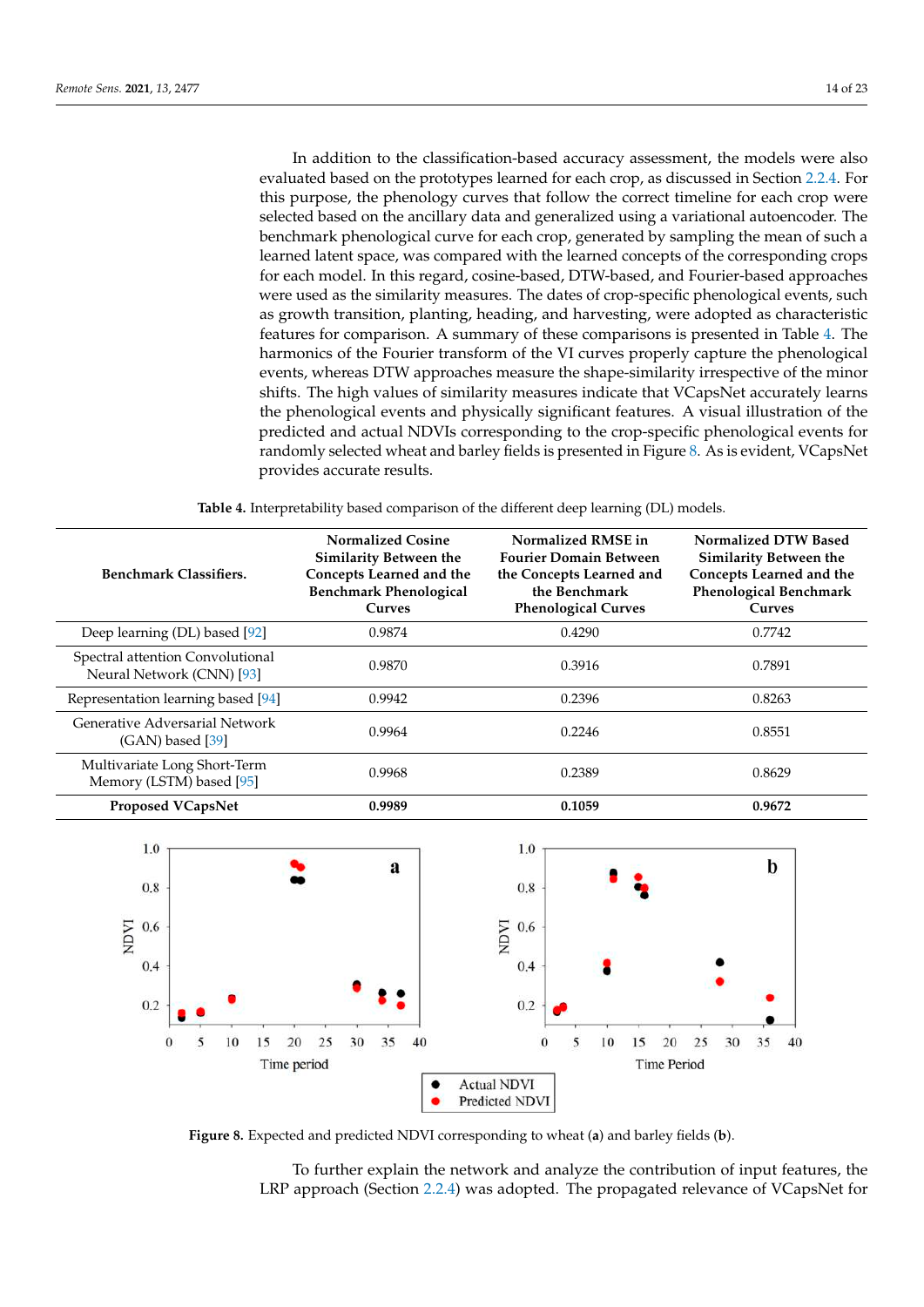distinguishing different crop types indicates that the model places importance on the time frames related to phenological events.

To analyze the temporal effectiveness of VCapsNet, a leave-one-out validation strategy was adopted year-wise. The training samples of two crop years were used to classify the crop phenology from another crop year. The crop years of 2017–2018, 2018–2019, and 2019–2020 were considered for the analysis. A total of 3500 samples were used for training and 1500 samples for testing. The result of the experiment is presented in Table [5](#page-14-0) and the significance of the analysis in Table [6.](#page-14-1) The performance and generalizability of the proposed approach can be attributed to the effective modeling of the characteristic phenological features of the crops.

<span id="page-14-0"></span>

| <b>Benchmark Classifiers.</b>                                 | <b>Overall Accuracy</b> | Kappa Statistic | Normalized DTW Similarity Between the<br>Concepts Learned and the Phenological<br><b>Benchmark Curves</b> |
|---------------------------------------------------------------|-------------------------|-----------------|-----------------------------------------------------------------------------------------------------------|
| Deep learning (DL) based [92]                                 | 67.41                   | 0.62            | 0.6591                                                                                                    |
| Spectral attention Convolutional<br>Neural Network (CNN) [93] | 71.82                   | 0.65            | 0.6983                                                                                                    |
| Representation learning based [94]                            | 76.33                   | 0.72            | 0.7150                                                                                                    |
| Generative Adversarial Network<br>$(GAN)$ based [39]          | 74.49                   | 0.66            | 0.6840                                                                                                    |
| Multivariate Long Short-Term<br>Memory (LSTM) based [95]      | 79.09                   | 0.74            | 0.7651                                                                                                    |
| <b>Proposed VCapsNet</b>                                      | 89.72                   | 0.86            | 0.9439                                                                                                    |

**Table 5.** Comparison of the different deep learning (DL) models across different crop years.

**Table 6.** Z-score-based significance analysis of the temporal validation of VCapsNet \*.

<span id="page-14-1"></span>

| <b>Benchmark Smoothing Approaches</b>                      | Z-Score of Kappa Statistic as<br><b>Compared to VCapsNet</b> | <b>Z-Score of Overall Accuracy as</b><br><b>Compared to VCapsNet</b> |
|------------------------------------------------------------|--------------------------------------------------------------|----------------------------------------------------------------------|
| Deep learning (DL)-based [92]                              | 1.97                                                         | 2.01                                                                 |
| Spectral attention Convolutional Neural Network (CNN) [93] | 2.17                                                         | 2.34                                                                 |
| Phenology metric-based [9]                                 | 2.09                                                         | 2.16                                                                 |
| Bayesian estimator-based [2]                               | 1.99                                                         | 2.05                                                                 |
| Representation learning-based [94]                         | 2.14                                                         | 2.37                                                                 |
| Generative Adversarial Network (GAN)-based [39]            | 2.08                                                         | 2.42                                                                 |
| Multivariate Long Short-Term Memory (LSTM)-based [95]      | 1.97                                                         | 2.14                                                                 |

\* Z-score > 1.96 shows a significant (>95%) difference between the confusion matrices of the existing approaches and the variational capsule network (VCapsNet).

#### *3.3. Comparison of VCapsNet with the Commonly-Used Denoising Approaches*

In addition to classification, VCapsNet reconstructs the phenological index curves, thereby facilitating denoising and data imputation. In this section, the commonly-used denoising approaches applicable to VI curve smoothing are compared with the proposed VCapsNet. In all of the experiments adopted in the study, the entire sample set was split into disjoint training and testing subsets. As the reconstruction is conditioned based on the crop type information, the proposed approach of joint classification and denoising provides better results than the existing denoising approaches. The selected benchmark approaches are improved versions of those that reported the state-of-the-art results in [\[52](#page-20-14)[,54](#page-20-22)[,63](#page-20-18)[–65](#page-20-20)[,96](#page-22-2)[,97\]](#page-22-3). The result of the comparative analysis is summarized in Table [7](#page-15-0) and Figure [9.](#page-15-1) Table [8](#page-16-0) confirms the significance of the comparison at a confidence level of 95%. It is to be noted that Figure [9](#page-15-1) presents the bar graphs indicating the standard deviation during the k-fold validation. The local filtering methods (Savitzky–Golay filtering and locally weighted scatterplot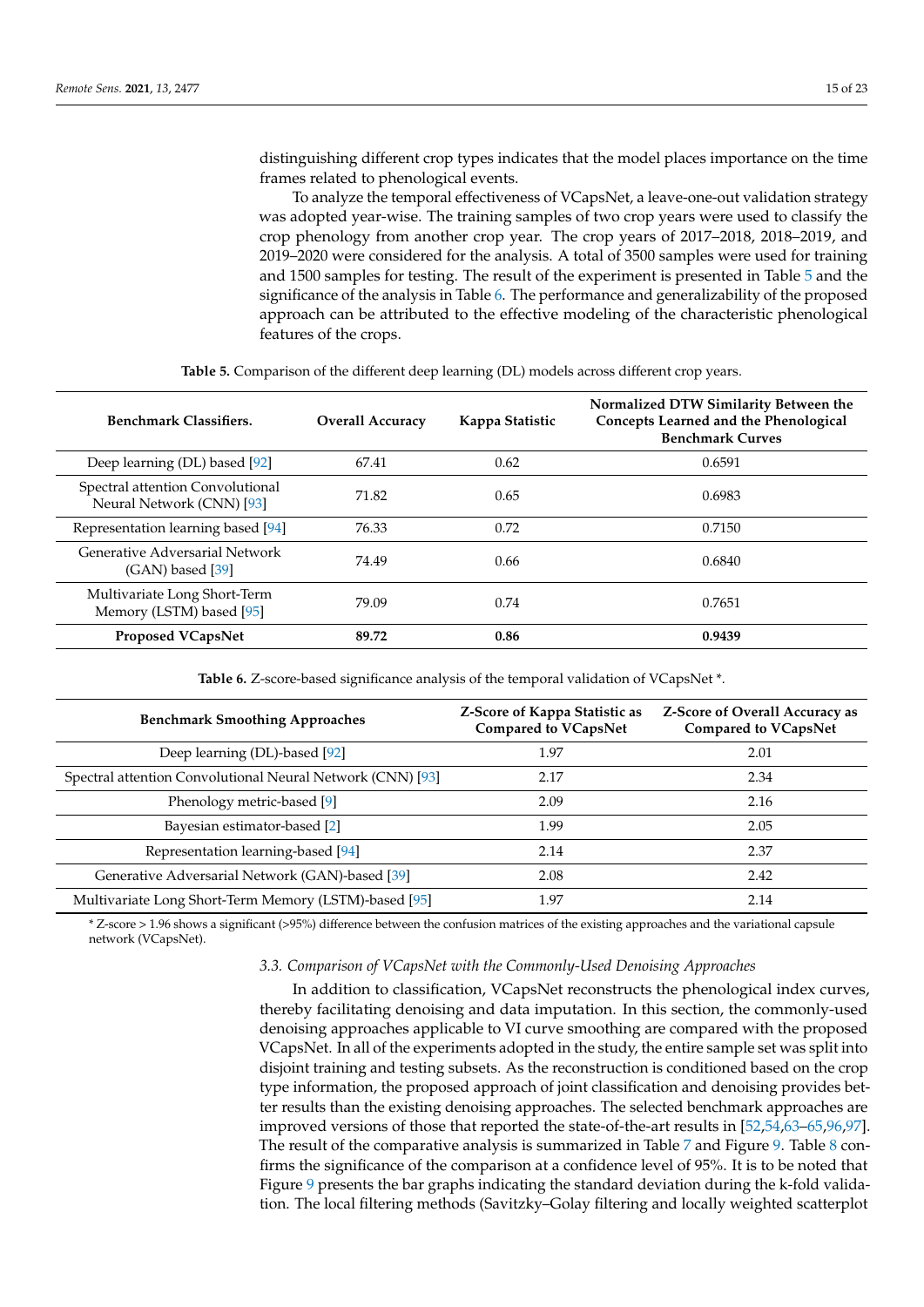smoothing) resulted in better performance with optimized parameter settings among the conventional smoothing approaches. However, fitting methods (asymmetric Gaussian function fitting and double logistic function fitting) are less sensitive to the parameters. As is evident from the results, VCapsNet yields higher PSNR (better reconstruction accuracy) than the benchmark approaches considered in this study. The results of VCapsNet can be attributed to its ability to model phenological events. In addition, the proposed variational encoding strategy, LSTM-based conditioning, and loss functions, significantly improve the generalizability. It should be noted that VCapsNet learns the smoothing parameters dynamically, whereas conventional smoothing approaches require manual fine-tuning. Additionally, the phenology event-based latent space resolves the issues of domain bias and inter-field variability of VI curves of the same crop.

<span id="page-15-0"></span>**Table 7.** Comparison of VCapsNet with benchmark smoothing approaches for 50% of training samples \*.

| <b>Benchmark Smoothing Approaches</b>                      | <b>PSNR</b> |
|------------------------------------------------------------|-------------|
| Least squares fitting to double logistic functions [57]    | 24.32       |
| Least square fitting to asymmetric Gaussian functions [62] | 27.92       |
| Spline smoothing [66]                                      | 29.05       |
| Deep learning (DL) based [69]                              | 31.93       |
| Savitzky-Golay filter based [56]                           | 29.51       |
| Deep learning (DL) based [70]                              | 33.74       |
| Savitzky-Golay filter based [53]                           | 31.83       |
| Proposed VCapsNet implementation                           | 37.90       |

\* Benchmark methods are implemented based on the available GitHub implementations and are fine-tuned based on the related publications.

<span id="page-15-1"></span>

**Figure 9***.* Accuracy analysis of smoothing approaches with respect to the change in the percentage **Figure 9.** Accuracy analysis of smoothing approaches with respect to the change in the percentage of training samples.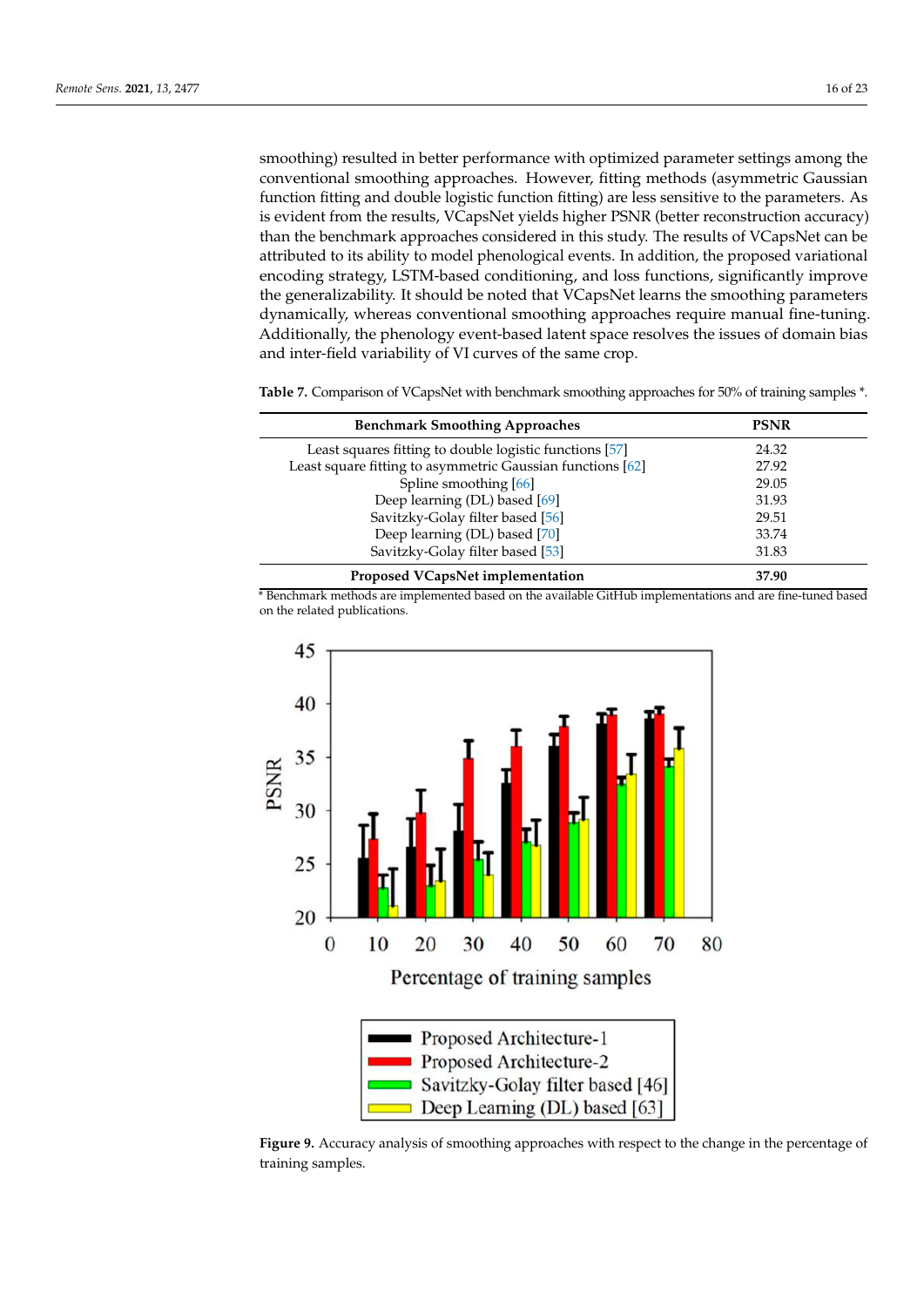| <b>Benchmark Smoothing Approaches</b>                      | <b>Z-Score with Respect to VCapsNet</b> |
|------------------------------------------------------------|-----------------------------------------|
| Least squares fitting to double logistic functions [57]    | 2.38                                    |
| Least square fitting to asymmetric gaussian functions [62] | 2.20                                    |
| Spline smoothing [66]                                      | 2.09                                    |
| Deep learning (DL) based [69]                              | 1.99                                    |
| Savitzky-Golay filter based [56]                           | 2.29                                    |
| Deep learning (DL) based [70]                              | 2.20                                    |
| Savitzky-Golay filter based [53]                           | 2.16                                    |

<span id="page-16-0"></span>**Table 8.** Z-score-based significance analysis of the results of VCapsNet \*.

\* Z-score > 1.96 shows a significant (>95%) difference between the confusion matrices of the existing approaches and the variational capsule network (VCapsNet).

#### <span id="page-16-1"></span>**4. Discussion**

Experiments on VCapsNet (discussed in Section [4\)](#page-16-1) illustrate that the proposed approaches yield better results than the main existing approaches. A detailed analysis of the results is presented in the following subsections.

#### *4.1. Modeling Phenological Events*

Learning and appropriate modeling of different phenological events and their characteristics, such as relative locations, length, shape, texture, and context, are essential for crop classification. The architecture of DL models is found to influence the capability in modeling the phenological curves. The use of capsules enables better modeling of the relative locations and features of the phenological events compared to the convolutional networks. The proposed DTW-based routing mechanism facilitates the consideration of the contexts of phenological events for the effective modeling of VI curves. Although VCapsNet yields better results than the existing approaches in terms of the Kappa statistic and overall accuracy, these accuracy measures do not ensure that the network models the phenological curves correctly. In this regard, interpretability and explanation-based analyses must be able to indicate if the network has correctly learned the concepts for each class and confirm if it is appropriately placing importance on the input features. Among the two proposed architectures of VCapsNet, architecture-2 yields better results when the samples are limited, whereas architecture-1 performs better when sufficient training samples are available. The use of variational encoding for fitting the latent distribution to a normally distributed space resolves the issues of crop phenological variability and the problem of outliers. However, additional sampling layers in variational autoencoders are found to adversely affect the modeling of VI curves, especially when training samples are limited. It is further observed that the use of a LSTM cell state to condition the latent space regulates the sampling process, resulting in a feature space that captures the characteristic phenology of each crop. It may be noted that convolutional networks rather than capsules do not yield acceptable results due to the need to consider the specific characteristics of the VI curves. The LSTM classifiers only consider the sequential nature of the curves and ignore the characteristic features of the phenological events and their relative locations. Moreover, as adopted in conventional capsules, the simple routing ignores the shape similarity of the phenological events.

This study illustrates that the joint optimization of denoising, data imputation, and classification yields better results than individually optimizing them. The proposed VCapsNet provides not only good classification results, but is also effective in denoising and data imputation. In VCapsNet, the reconstruction serves as a regularizer for classification, and class information is a regularizer for denoising and data imputation. The proposed constraints and losses use the input priors to improve the projected space, thereby resulting in meaningful and interpretable representations that capture the phenological events and features. Different experiments in the current study illustrate that using multi-sized kernels facilitates the modeling of phenological features having variable lengths.

VCapsNet yields good results even at shallower depths compared to the other conventional DL approaches. The proposed regularizations and data augmentations, in addition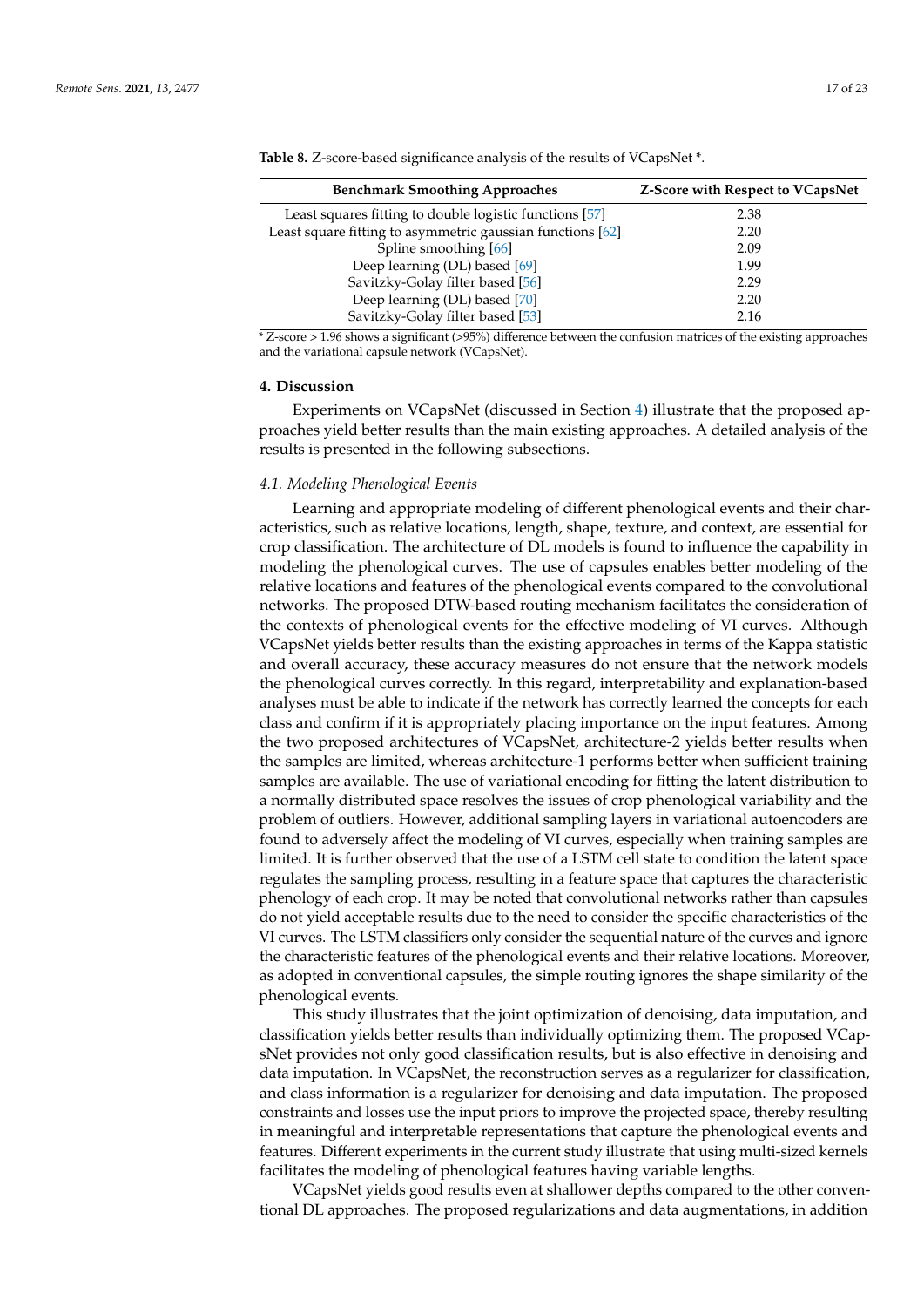to capsule-based feature modeling, improve the generalizability of the network. VCapsNet also considers the inter-field variability of the crops through proper modeling of the phenological events and embedding the label information in the latent space. Moreover, the neural units, convolutions, and routing mechanisms of VCapsNet are modeled to consider the shape of the receptive fields.

The experiments indicate that the evaluation matrices based on classification or reconstruction accuracy are insufficient for DL models. The interpretation of the concepts learned and the relevance assigned to the input features for each crop provides insight into the meaningfulness and physical significance of the features learned by the network. VCapsNet fares well in terms of interpretability compared to the other DL models considered in this study. In addition to using the interpretability evaluation for mere quantitative comparison, the same approach can be used to refine the training data and select the most relevant features.

Due to its generalizability, VCapsNet is applicable to crop mapping at different scales. Sub-national and national level mapping requires the generalization of the phenological index curves. The pixel-level phenological VI curves are generalized to yield the crop fingerprints at the field level. The field level VI curves are then classified using VCapsNet to accomplish mapping at different scales. The VCapsNet is generic and can be extended to different applications.

### *4.2. Interpretability Based Comparison of the Benchmark DL Models*

The analysis of phenological curves requires appropriate modeling of phenological events in terms of their characteristics such as depth, width, shape, and position. The interpretability-based evaluation strategies (Section [2.2.4\)](#page-7-0) were found to be useful in the understanding of the concepts learned by the models. Comparing the concepts learned for each of the crops with the ancillary data (related to the sowing, growth, and harvesting time) provides an understanding of the learning capability of the DL models. In addition to evaluating the learning capability of the network, the learned concepts also provide an indication of the suitability of the training data and the need to refine this data.

Although analysis of the prototypes learned by DL models provides insights into the learning capability of the network, analysis of the relevance of the different input features is required to interpret the manifold accordingly. As discussed in Section [2.2.4,](#page-7-0) the LRP approach assigns relevance scores to the input features based on their contributions. Analysis of these relevance scores with respect to the ancillary data regarding the timing of crop cultivation and growth provides an insight into the physical significance of the features learned by the model.

Barley and wheat crops are often indistinguishable from each other and cause issues for crop mapping algorithms. As can be observed from the results, VCapsNet yields good results in classifying these crops. The performance of VCapsNet can be attributed to its ability to appropriately model the crop-specific characteristics of the index curves. The interpretability-based evaluation indicates that the crop-specific phenological events, such as growth transitions, planting, heading, and harvesting, are effectively identified using VCapsNet.

### **5. Conclusions**

The VI curves derived from multi-temporal satellite images yield better results for crop classification than the use of single-date image spectra. The ability to model the phenological events and their characteristics determines the effectiveness of the VI curve-based classifiers. However, most of the existing approaches that model the phenological events require manual fine-tuning and are supervised. Moreover, they are prone to outliers and noise. In this regard, this study proposes using a capsule network and variational encoding to model the phenological events and their features. In addition, the approach also allows joint optimization of classification and denoising, thereby solving the issues of outliers and noise. Deep capsule networks are needed to model the complex features of the VI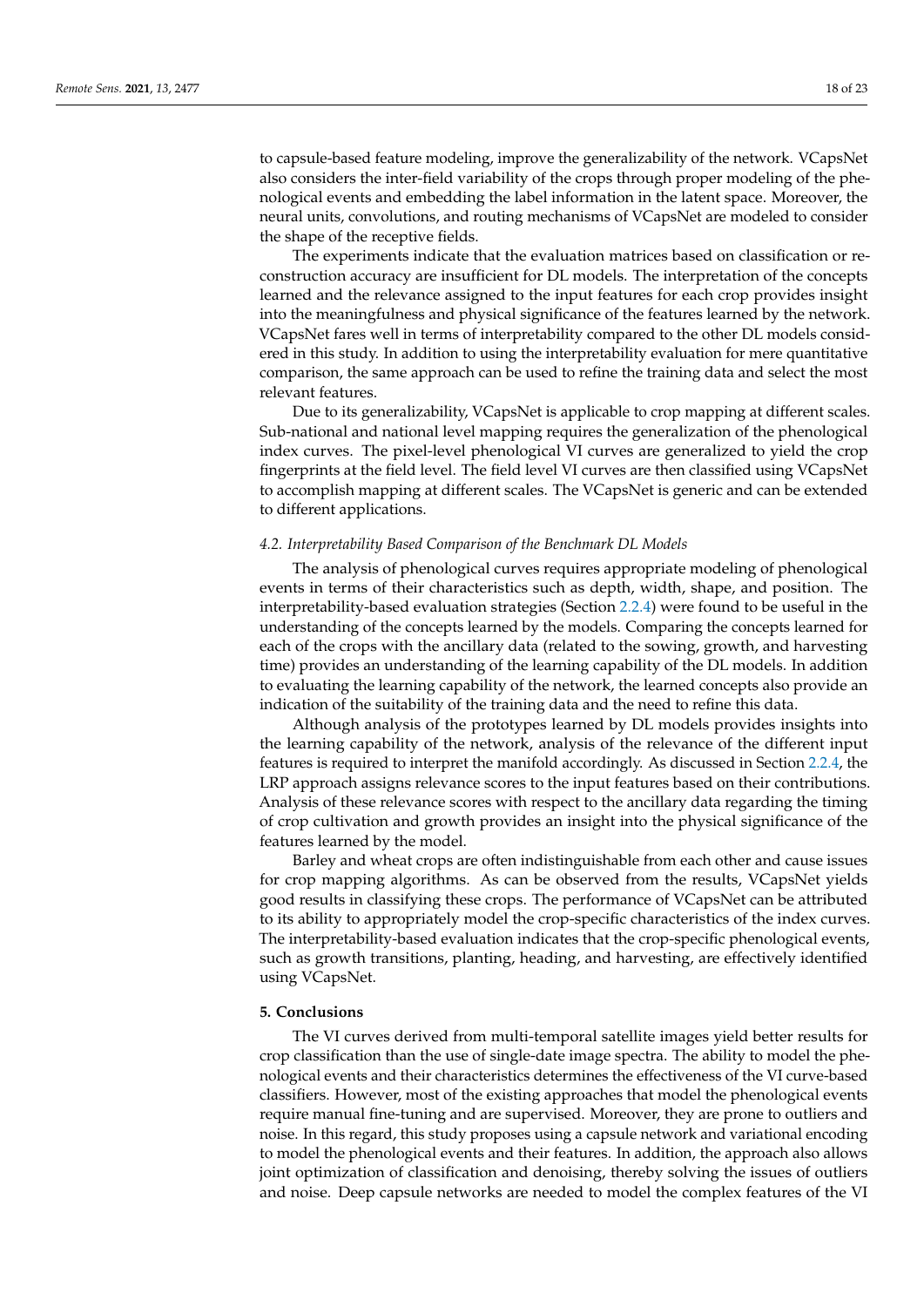curves. The current study illustrates that the implementation of higher-level capsules using maxpooling yields better results than the stacked implementation, particularly when the training samples are limited. The routing mechanism is modified to consider the contextual nature of the phenological events. The proposed variational capsule network, called VCapsNet, uses the activity vector of class capsules and the LSTM cell state as information priors to sample the latent space. It was observed that the regularization of classification using the reconstruction loss and that of denoising using the label information priors improve the generalizability and convergence of the network. The constraints and encoding schemes, and the DTW-based similarity measures, achieve effective classification with minimal training samples. Unlike conventional convolution, a point-based convolution is proposed to have flexible receptive fields for data imputation. The proposed strategies ensure the network models the phenological events and characteristic features, and facilitate the use of the information priors to improve the physical significance. Experiments indicate that VCapsNet yields better results than the existing classification and denoising approaches for VI curves. In addition to the confusion-matrix-based accuracy measures, interpretabilitybased evaluation measures were also employed to analyze the physical significance of the learned features. The predictor-conditioned distribution of the input was modeled to understand the most likely input of the model for a given output. The analysis of these learned concepts allows evaluation of how well the proposed approaches model the phenological events of different crops. In addition, an analysis of the relevance assigned by the model to the input features also helps to understand the learnability of the network. The interpretability-based evaluation measures further facilitate the refinement of the training sets. It was observed that the improvement in interpretability achieved in VCapsNet significantly reduces the sensitivity of the network towards hyper-parameters. The discussed framework and approaches are generic and can also be extended to other applications.

**Author Contributions:** The contributions of the authors include: Conceptualization, P.V.A. and A.K.; methodology, P.V.A.; software, P.V.A.; validation, P.V.A. and A.K.; formal analysis, P.V.A.; investigation, P.V.A. and A.K.; resources, A.K.; data curation, P.V.A.; writing—original draft preparation, P.V.A.; writing—review and editing, P.V.A. and A.K.; visualization, P.V.A. and A.K.; supervision, A.K.; project administration, A.K.; funding acquisition, A.K. Both authors have read and agreed to the published version of the manuscript.

**Funding:** The project was partially funded by Israeli French High Council for Scientific & Technological Cooperation, research program "Maïmonide-Israel", contract no. 3-15832.

**Data Availability Statement:** The data presented in this study are available on request from the corresponding author. The data are not publicly available as the research is currently going on.

**Conflicts of Interest:** No conflict of interest.

## **References**

- <span id="page-18-0"></span>1. Rodriguez-Galiano, V.; Dash, J.; Atkinson, P. Characterising the Land Surface Phenology of Europe Using Decadal MERIS Data. *Remote Sens.* **2015**, *7*, 9390–9409. [\[CrossRef\]](http://doi.org/10.3390/rs70709390)
- <span id="page-18-1"></span>2. Zhao, K.; Wulder, M.A.; Hu, T.; Bright, R.; Wu, Q.; Qin, H.; Li, Y.; Toman, E.; Mallick, B.; Zhang, X.; et al. Detecting change-point, trend, and seasonality in satellite time series data to track abrupt changes and nonlinear dynamics: A Bayesian ensemble algorithm. *Remote Sens. Environ.* **2019**, *232*, 111181. [\[CrossRef\]](http://doi.org/10.1016/j.rse.2019.04.034)
- <span id="page-18-2"></span>3. Zeng, L.; Wardlow, B.D.; Xiang, D.; Hu, S.; Li, D. A review of vegetation phenological metrics extraction using time-series, multispectral satellite data. *Remote Sens. Environ.* **2020**, *237*, 111511. [\[CrossRef\]](http://doi.org/10.1016/j.rse.2019.111511)
- 4. Chen, J.; Chen, J.; Liu, H.; Peng, S. Detection of Cropland Change Using Multi-Harmonic Based Phenological Trajectory Similarity. *Remote Sens.* **2018**, *10*, 1020. [\[CrossRef\]](http://doi.org/10.3390/rs10071020)
- <span id="page-18-3"></span>5. Azar, R.; Villa, P.; Stroppiana, D.; Crema, A.; Boschetti, M.; Brivio, P.A. Assessing in-season crop classification performance using satellite data: A test case in Northern Italy. *Eur. J. Remote Sens.* **2016**, *49*, 361–380. [\[CrossRef\]](http://doi.org/10.5721/EuJRS20164920)
- <span id="page-18-4"></span>6. Peña-Barragán, J.M.; Ngugi, M.K.; Plant, R.E.; Six, J. Object-based crop identification using multiple vegetation indices, textural features and crop phenology. *Remote Sens. Environ.* **2011**, *115*, 1301–1316. [\[CrossRef\]](http://doi.org/10.1016/j.rse.2011.01.009)
- <span id="page-18-5"></span>7. Zhong, L.; Hu, L.; Yu, L.; Gong, P.; Biging, G.S. Automated mapping of soybean and corn using phenology. *ISPRS J. Photogramm. Remote Sens.* **2016**, *119*, 151–164. [\[CrossRef\]](http://doi.org/10.1016/j.isprsjprs.2016.05.014)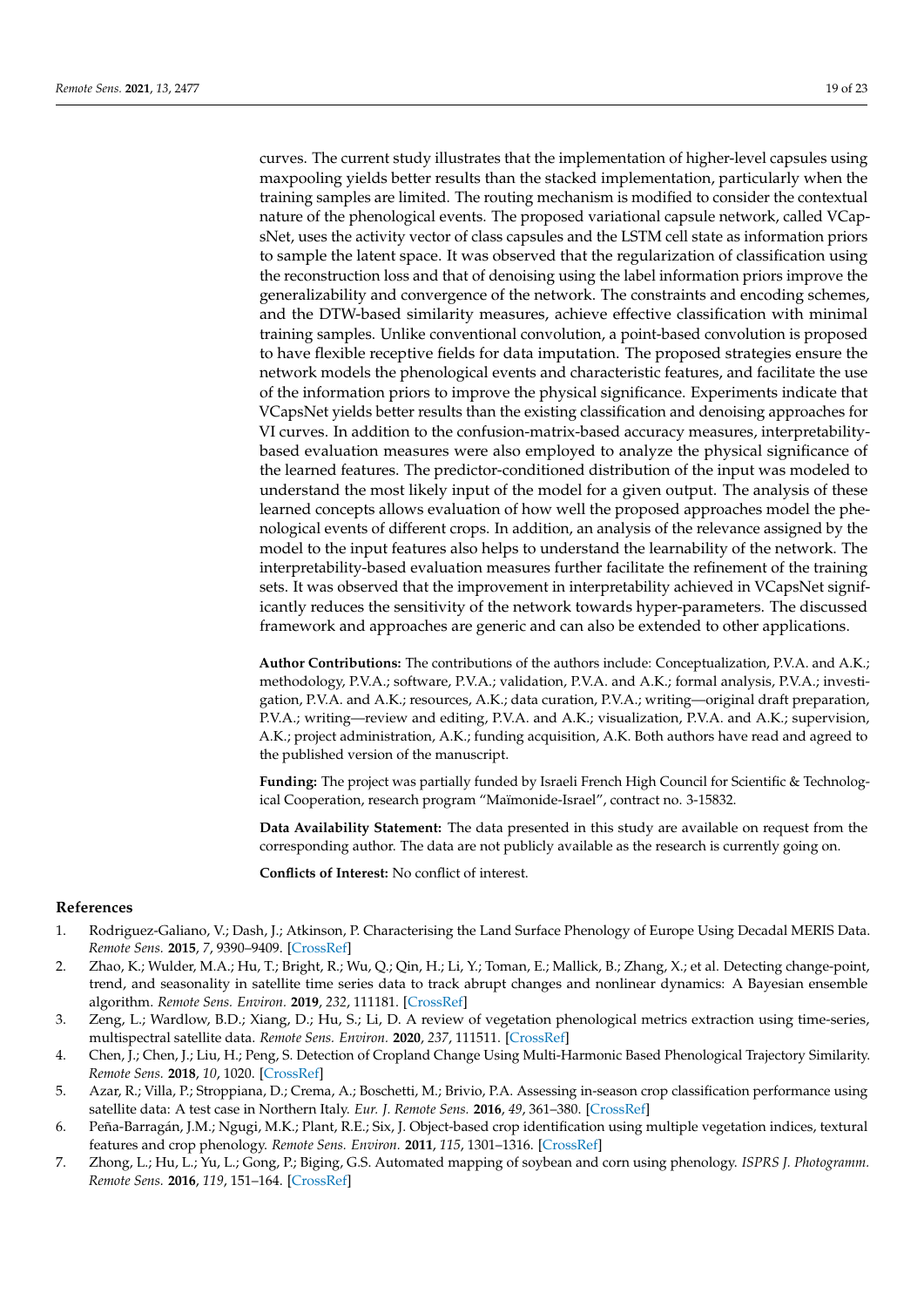- <span id="page-19-0"></span>8. Zhang, J.; Feng, L.; Yao, F. Improved maize cultivated area estimation over a large scale combining MODIS-EVI time series data and crop phenological information. *ISPRS J. Photogramm. Remote Sens.* **2014**, *94*, 102–113. [\[CrossRef\]](http://doi.org/10.1016/j.isprsjprs.2014.04.023)
- <span id="page-19-1"></span>9. Al-Shammari, D.; Fuentes, I.; Whelan, B.M.; Filippi, P.; Bishop, T.F.A. Mapping of Cotton Fields Within-Season Using Phenology-Based Metrics Derived from a Time Series of Landsat Imagery. *Remote Sens.* **2020**, *12*, 3038. [\[CrossRef\]](http://doi.org/10.3390/rs12183038)
- <span id="page-19-2"></span>10. Che, M.; Chen, B.; Zhang, H.; Fang, S.; Xu, G.; Lin, X.; Wang, Y. A New Equation for Deriving Vegetation Phenophase from Time Series of Leaf Area Index (LAI) Data. *Remote Sens.* **2014**, *6*, 5650–5670. [\[CrossRef\]](http://doi.org/10.3390/rs6065650)
- <span id="page-19-3"></span>11. Dong, J.; Xiao, X.; Kou, W.; Qin, Y.; Zhang, G.; Li, L.; Jin, C.; Zhou, Y.; Wang, J.; Biradar, C.; et al. Tracking the dynamics of paddy rice planting area in 1986–2010 through time series Landsat images and phenology-based algorithms. *Remote Sens. Environ.* **2015**, *160*, 99–113. [\[CrossRef\]](http://doi.org/10.1016/j.rse.2015.01.004)
- <span id="page-19-23"></span>12. Zhang, G.; Xiao, X.; Dong, J.; Kou, W.; Jin, C.; Qin, Y.; Zhou, Y.; Wang, J.; Menarguez, M.A.; Biradar, C. Mapping paddy rice planting areas through time series analysis of MODIS land surface temperature and vegetation index data. *ISPRS J. Photogramm. Remote Sens.* **2015**, *106*, 157–171. [\[CrossRef\]](http://doi.org/10.1016/j.isprsjprs.2015.05.011) [\[PubMed\]](http://www.ncbi.nlm.nih.gov/pubmed/27667901)
- <span id="page-19-4"></span>13. Dong, J.; Xiao, X.; Wagle, P.; Zhang, G.; Zhou, Y.; Jin, C.; Torn, M.S.; Meyers, T.P.; Suyker, A.E.; Wang, J.; et al. Comparison of four EVI-based models for estimating gross primary production of maize and soybean croplands and tallgrass prairie under severe drought. *Remote Sens. Environ.* **2015**, *162*, 154–168. [\[CrossRef\]](http://doi.org/10.1016/j.rse.2015.02.022)
- <span id="page-19-5"></span>14. Maselli, F.; Battista, P.; Chiesi, M.; Rapi, B.; Angeli, L.; Fibbi, L.; Magno, R.; Gozzini, B. Use of Sentinel-2 MSI data to monitor crop irrigation in Mediterranean areas. *Int. J. Appl. Earth Obs. Geoinf.* **2020**, *93*, 102216. [\[CrossRef\]](http://doi.org/10.1016/j.jag.2020.102216)
- <span id="page-19-6"></span>15. Pan, Y.; Li, L.; Zhang, J.; Liang, S.; Zhu, X.; Sulla-Menashe, D. Winter wheat area estimation from MODIS-EVI time series data using the Crop Proportion Phenology Index. *Remote Sens. Environ.* **2012**, *119*, 232–242. [\[CrossRef\]](http://doi.org/10.1016/j.rse.2011.10.011)
- <span id="page-19-7"></span>16. Kontgis, C.; Schneider, A.; Ozdogan, M. Mapping rice paddy extent and intensification in the Vietnamese Mekong River Delta with dense time stacks of Landsat data. *Remote Sens. Environ.* **2015**, *169*, 255–269. [\[CrossRef\]](http://doi.org/10.1016/j.rse.2015.08.004)
- <span id="page-19-8"></span>17. Foerster, S.; Kaden, K.; Foerster, M.; Itzerott, S. Crop type mapping using spectral-temporal profiles and phenological information. *Comput. Electron. Agric.* **2012**, *89*, 30–40. [\[CrossRef\]](http://doi.org/10.1016/j.compag.2012.07.015)
- <span id="page-19-9"></span>18. Blaes, X.; Vanhalle, L.; Defourny, P. Efficiency of crop identification based on optical and SAR image time series. *Remote Sens. Environ.* **2005**, *96*, 352–365. [\[CrossRef\]](http://doi.org/10.1016/j.rse.2005.03.010)
- <span id="page-19-11"></span>19. Mingwei, Z.; Qingbo, Z.; Zhongxin, C.; Jia, L.; Yong, Z.; Chongfa, C. Crop discrimination in Northern China with double cropping systems using Fourier analysis of time-series MODIS data. *Int. J. Appl. Earth Obs. Geoinf.* **2008**, *10*, 476–485. [\[CrossRef\]](http://doi.org/10.1016/j.jag.2007.11.002)
- 20. Jakubauskas, M.E.; Legates, D.R.; Kastens, J.H. Crop identification using harmonic analysis of time-series AVHRR NDVI data. *Comput. Electron. Agric.* **2003**, *37*, 127–139. [\[CrossRef\]](http://doi.org/10.1016/S0168-1699(02)00116-3)
- <span id="page-19-12"></span>21. Immerzeel, W.W.; Quiroz, R.A.; De Jong, S.M. Understanding precipitation patterns and land use interaction in Tibet using harmonic analysis of SPOT VGT-S10 NDVI time series. *Int. J. Remote Sens.* **2005**, *26*, 2281–2296. [\[CrossRef\]](http://doi.org/10.1080/01431160512331326611)
- <span id="page-19-10"></span>22. Rudorff, B.F.T.; Adami, M.; De Aguiar, D.A.; Gusso, A.; Da Silva, W.F.; De Freitas, R.M. Temporal series of EVI/MODIS to identify land converted to sugarcane. In Proceedings of the International Geoscience and Remote Sensing Symposium (IGARSS), Cape Town, South Africa, 12–17 July 2009; Volume 4.
- <span id="page-19-13"></span>23. Huang, X.; Liu, J.; Zhu, W.; Atzberger, C.; Liu, Q. The Optimal Threshold and Vegetation Index Time Series for Retrieving Crop Phenology Based on a Modified Dynamic Threshold Method. *Remote Sens.* **2019**, *11*, 2725. [\[CrossRef\]](http://doi.org/10.3390/rs11232725)
- <span id="page-19-17"></span>24. You, X.; Meng, J.; Zhang, M.; Dong, T. Remote sensing based detection of crop phenology for agricultural zones in China using a new threshold method. *Remote Sens.* **2013**, *5*, 3190–3211. [\[CrossRef\]](http://doi.org/10.3390/rs5073190)
- 25. Beck, P.S.A.; Atzberger, C.; Høgda, K.A.; Johansen, B.; Skidmore, A.K. Improved monitoring of vegetation dynamics at very high latitudes: A new method using MODIS NDVI. *Remote Sens. Environ.* **2006**, *100*, 321–334. [\[CrossRef\]](http://doi.org/10.1016/j.rse.2005.10.021)
- <span id="page-19-14"></span>26. Bórnez, K.; Descals, A.; Verger, A.; Peñuelas, J. Land surface phenology from VEGETATION and PROBA-V data. Assessment over deciduous forests. *Int. J. Appl. Earth Obs. Geoinf.* **2020**, *84*, 101974. [\[CrossRef\]](http://doi.org/10.1016/j.jag.2019.101974)
- <span id="page-19-15"></span>27. Luo, Q.; Song, J.; Yang, L.; Wang, J. Improved Spring Vegetation Phenology Calculation Method Using a Coupled Model and Anomalous Point Detection. *Remote Sens.* **2019**, *11*, 1432. [\[CrossRef\]](http://doi.org/10.3390/rs11121432)
- 28. An, S.; Zhang, X.; Chen, X.; Yan, D.; Henebry, G. An Exploration of Terrain Effects on Land Surface Phenology across the Qinghai–Tibet Plateau Using Landsat ETM+ and OLI Data. *Remote Sens.* **2018**, *10*, 1069. [\[CrossRef\]](http://doi.org/10.3390/rs10071069)
- <span id="page-19-16"></span>29. Sakamoto, T.; Yokozawa, M.; Toritani, H.; Shibayama, M.; Ishitsuka, N.; Ohno, H. A crop phenology detection method using time-series MODIS data. *Remote Sens. Environ.* **2005**, *96*, 366–374. [\[CrossRef\]](http://doi.org/10.1016/j.rse.2005.03.008)
- <span id="page-19-18"></span>30. Xiang, M.; Yu, Q.; Wu, W. From multiple cropping index to multiple cropping frequency: Observing cropland use intensity at a finer scale. *Ecol. Indic.* **2019**, *101*, 892–903. [\[CrossRef\]](http://doi.org/10.1016/j.ecolind.2019.01.081)
- 31. Lim, C.H.; An, J.H.; Jung, S.H.; Nam, G.B.; Cho, Y.C.; Kim, N.S.; Lee, C.S. Ecological consideration for several methodologies to diagnose vegetation phenology. *Ecol. Res.* **2018**, *33*, 363–377. [\[CrossRef\]](http://doi.org/10.1007/s11284-017-1551-3)
- <span id="page-19-19"></span>32. Wang, C.; Li, J.; Liu, Q.; Zhong, B.; Wu, S.; Xia, C. Analysis of differences in phenology extracted from the enhanced vegetation index and the leaf area index. *Sensors* **2017**, *17*, 1982. [\[CrossRef\]](http://doi.org/10.3390/s17091982)
- <span id="page-19-20"></span>33. Yuan, Q.; Shen, H.; Li, T.; Li, Z.; Li, S.; Jiang, Y.; Xu, H.; Tan, W.; Yang, Q.; Wang, J.; et al. Deep learning in environmental remote sensing: Achievements and challenges. *Remote Sens. Environ.* **2020**, *241*, 111716. [\[CrossRef\]](http://doi.org/10.1016/j.rse.2020.111716)
- <span id="page-19-21"></span>34. Wang, L.; Shi, C.; Diao, C.; Ji, W.; Yin, D. A survey of methods incorporating spatial information in image classification and spectral unmixing. *Int. J. Remote Sens.* **2016**, *37*, 3870–3910. [\[CrossRef\]](http://doi.org/10.1080/01431161.2016.1204032)
- <span id="page-19-22"></span>35. Kingma, D.P.; Welling, M. An Introduction to Variational Autoencoders. *Found. Trends Mach. Learn.* **2019**, *12*, 307–392. [\[CrossRef\]](http://doi.org/10.1561/2200000056)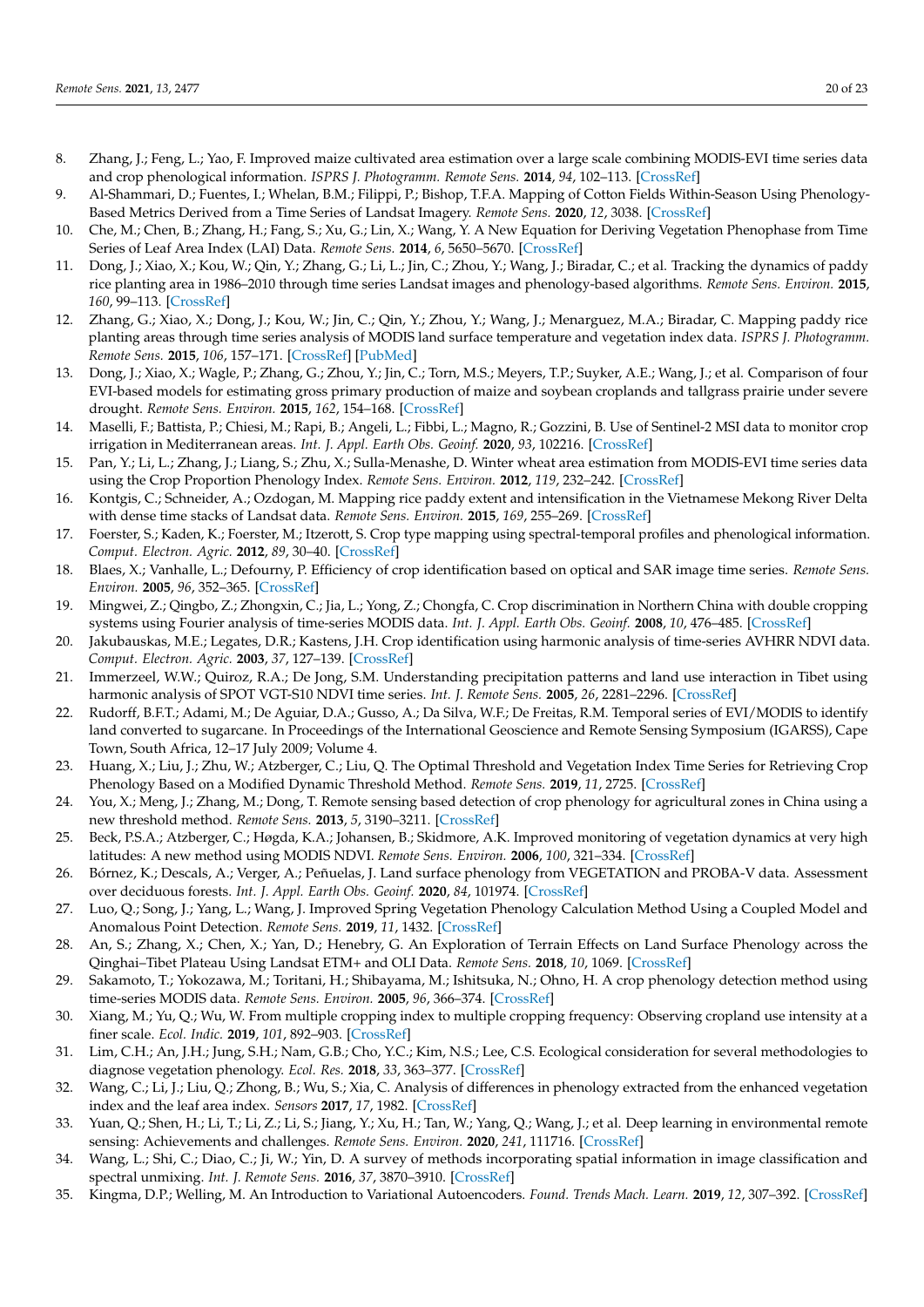- <span id="page-20-0"></span>36. Burgess, C.P.; Higgins, I.; Pal, A.; Matthey, L.; Watters, N.; Desjardins, G.; Lerchner, A. Understanding disentangling in β-VAE. *arXiv* **2018**, arXiv:1804.03599.
- <span id="page-20-1"></span>37. Wang, X.; Tan, K.; Du, Q.; Chen, Y.; Du, P. CVA2E: A Conditional Variational Autoencoder with an Adversarial Training Process for Hyperspectral Imagery Classification. *IEEE Trans. Geosci. Remote Sens.* **2020**, *58*, 5676–5692. [\[CrossRef\]](http://doi.org/10.1109/TGRS.2020.2968304)
- <span id="page-20-2"></span>38. Mao, J.; Wang, X.; Li, H. Interpolated Convolutional Networks for 3D Point Cloud Understanding. In Proceedings of the IEEE/CVF International Conference on Computer Vision (ICCV), Seoul, Korea, 27 October–2 November 2019; pp. 1578–1587.
- <span id="page-20-3"></span>39. Li, J.; Shen, Y.; Yang, C. An adversarial generative network for crop classification from remote sensing timeseries images. *Remote Sens.* **2021**, *13*, 65. [\[CrossRef\]](http://doi.org/10.3390/rs13010065)
- <span id="page-20-4"></span>40. Jiang, T.; Li, Y.; Xie, W.; Du, Q. Discriminative reconstruction constrained generative adversarial network for hyperspectral anomaly detection. *IEEE Trans. Geosci. Remote Sens.* **2020**, *58*, 4666–4679. [\[CrossRef\]](http://doi.org/10.1109/TGRS.2020.2965961)
- <span id="page-20-5"></span>41. Pv, A.; Buddhiraju, K.M.; Porwal, A. Capsulenet-Based Spatial-Spectral Classifier for Hyperspectral Images. *IEEE J. Sel. Top. Appl. Earth Obs. Remote Sens.* **2019**, *12*, 1849–1865. [\[CrossRef\]](http://doi.org/10.1109/JSTARS.2019.2913097)
- <span id="page-20-6"></span>42. Iwana, B.K.; Frinken, V.; Uchida, S. DTW-NN: A novel neural network for time series recognition using dynamic alignment between inputs and weights. *Knowl. Based Syst.* **2020**, *188*, 104971. [\[CrossRef\]](http://doi.org/10.1016/j.knosys.2019.104971)
- <span id="page-20-7"></span>43. Sabour, S.; Frosst, N.; Hinton, G.E. Dynamic Routing Between Capsules. *Adv. Neural Inf. Process. Syst.* **2017**, *2017r*, 3857–3867.
- <span id="page-20-8"></span>44. Rajasegaran, J.; Jayasundara, V.; Jayasekara, S.; Jayasekara, H.; Seneviratne, S.; Rodrigo, R. Deepcaps: Going deeper with capsule networks. In Proceedings of the IEEE Computer Society Conference on Computer Vision and Pattern Recognition, Long Beach, CA, USA, 15–20 June 2019; Volume 2019, pp. 10717–10725.
- <span id="page-20-9"></span>45. Shi, Y.; Han, L.; Huang, W.; Chang, S.; Dong, Y.; Dancey, D.; Han, L. A Biologically Interpretable Two-Stage Deep Neural Network (BIT-DNN) for Vegetation Recognition from Hyperspectral Imagery. *IEEE Trans. Geosci. Remote Sens.* **2021**. [\[CrossRef\]](http://doi.org/10.1109/TGRS.2021.3058782)
- <span id="page-20-10"></span>46. Zhu, K.; Chen, Y.; Ghamisi, P.; Jia, X.; Benediktsson, J.A. Deep convolutional capsule network for hyperspectral image spectral and spectral-spatial classification. *Remote Sens.* **2019**, *11*, 223. [\[CrossRef\]](http://doi.org/10.3390/rs11030223)
- 47. Zhou, S.; Zhou, Y.; Liu, B. Using Siamese capsule networks for remote sensing scene classification. *Remote Sens. Lett.* **2020**, *11*, 757–766. [\[CrossRef\]](http://doi.org/10.1080/2150704X.2020.1766722)
- 48. Paoletti, M.E.; Haut, J.M.; Fernandez-Beltran, R.; Plaza, J.; Plaza, A.; Li, J.; Pla, F. Capsule Networks for Hyperspectral Image Classification. *IEEE Trans. Geosci. Remote Sens.* **2019**, *57*, 2145–2160. [\[CrossRef\]](http://doi.org/10.1109/TGRS.2018.2871782)
- <span id="page-20-11"></span>49. Zhang, H.; Meng, L.; Wei, X.; Tang, X.; Tang, X.; Wang, X.; Jin, B.; Yao, W. 1D-Convolutional Capsule Network for Hyperspectral Image Classification. *arXiv* **2019**, arXiv:1903.09834.
- <span id="page-20-12"></span>50. Jayasekara, H.; Jayasundara, V.; Rajasegaran, J.; Jayasekara, S.; Seneviratne, S.; Rodrigo, R. TimeCaps: Learning from Time Series Data with Capsule Networks. *arXiv* **2019**, arXiv:1911.11800.
- <span id="page-20-13"></span>51. Peng, P.; He, Z.; Wang, L.; Jiang, Y. Microseismic records classification using capsule network with limited training samples in underground mining. *Sci. Rep.* **2020**, *10*, 13925. [\[CrossRef\]](http://doi.org/10.1038/s41598-020-70916-z) [\[PubMed\]](http://www.ncbi.nlm.nih.gov/pubmed/32811883)
- <span id="page-20-14"></span>52. Cai, Z.; Jönsson, P.; Jin, H.; Eklundh, L. Performance of Smoothing Methods for Reconstructing NDVI Time-Series and Estimating Vegetation Phenology from MODIS Data. *Remote Sens.* **2017**, *9*, 1271. [\[CrossRef\]](http://doi.org/10.3390/rs9121271)
- <span id="page-20-15"></span>53. Sadeghi, M.; Behnia, F.; Amiri, R. Window Selection of the Savitzky-Golay Filters for Signal Recovery from Noisy Measurements. *IEEE Trans. Instrum. Meas.* **2020**, *69*, 5418–5427. [\[CrossRef\]](http://doi.org/10.1109/TIM.2020.2966310)
- <span id="page-20-22"></span>54. Sameni, R. Online filtering using piecewise smoothness priors: Application to normal and abnormal electrocardiogram denoising. *Signal Process.* **2017**, *133*, 52–63. [\[CrossRef\]](http://doi.org/10.1016/j.sigpro.2016.10.019)
- 55. Koziol, P.; Raczkowska, M.K.; Skibinska, J.; Urbaniak-Wasik, S.; Paluszkiewicz, C.; Kwiatek, W.; Wrobel, T.P. Comparison of spectral and spatial denoising techniques in the context of High Definition FT-IR imaging hyperspectral data. *Sci. Rep.* **2018**, *8*. [\[CrossRef\]](http://doi.org/10.1038/s41598-018-32713-7) [\[PubMed\]](http://www.ncbi.nlm.nih.gov/pubmed/30254229)
- <span id="page-20-21"></span>56. Kong, D.; Zhang, Y.; Gu, X.; Wang, D. A robust method for reconstructing global MODIS EVI time series on the Google Earth Engine. *ISPRS J. Photogramm. Remote Sens.* **2019**, *155*, 13–24. [\[CrossRef\]](http://doi.org/10.1016/j.isprsjprs.2019.06.014)
- <span id="page-20-16"></span>57. Yang, Y.; Luo, J.; Huang, Q.; Wu, W.; Sun, Y. Sun Weighted Double-Logistic Function Fitting Method for Reconstructing the High-Quality Sentinel-2 NDVI Time Series Data Set. *Remote Sens.* **2019**, *11*, 2342. [\[CrossRef\]](http://doi.org/10.3390/rs11202342)
- 58. Forkel, M.; Carvalhais, N.; Verbesselt, J.; Mahecha, M.; Neigh, C.; Reichstein, M. Trend Change Detection in NDVI Time Series: Effects of Inter-Annual Variability and Methodology. *Remote Sens.* **2013**, *5*, 2113–2144. [\[CrossRef\]](http://doi.org/10.3390/rs5052113)
- 59. Roy, D.P.; Yan, L. Robust Landsat-based crop time series modelling. *Remote Sens. Environ.* **2020**, *238*, 110810. [\[CrossRef\]](http://doi.org/10.1016/j.rse.2018.06.038)
- 60. Yan, L.; Roy, D.P. Spatially and temporally complete Landsat reflectance time series modelling: The fill-and-fit approach. *Remote Sens. Environ.* **2020**, *241*, 111718. [\[CrossRef\]](http://doi.org/10.1016/j.rse.2020.111718)
- 61. Vorobiova, N.; Chernov, A. Curve fitting of MODIS NDVI time series in the task of early crops identification by satellite images. *Procedia Eng.* **2017**, *201*, 184–195. [\[CrossRef\]](http://doi.org/10.1016/j.proeng.2017.09.596)
- <span id="page-20-17"></span>62. Al-Nahhal, I.; Dobre, O.A.; Basar, E.; Moloney, C.; Ikki, S. A Fast, Accurate, and Separable Method for Fitting a Gaussian Function [Tips & Tricks]. *IEEE Signal Process. Mag.* **2019**, *36*, 157–163.
- <span id="page-20-18"></span>63. Khanal, N.; Matin, M.A.; Uddin, K.; Poortinga, A.; Chishtie, F.; Tenneson, K.; Saah, D. A comparison of three temporal smoothing algorithms to improve land cover classification: A case study from NEPAL. *Remote Sens.* **2020**, *12*, 2888. [\[CrossRef\]](http://doi.org/10.3390/rs12182888)
- <span id="page-20-19"></span>64. Pan, Z.; Hu, Y.; Cao, B. Construction of smooth daily remote sensing time series data: A higher spatiotemporal resolution perspective. *Open Geospat. Data Softw. Stand.* **2017**, *2*, 25. [\[CrossRef\]](http://doi.org/10.1186/s40965-017-0038-z)
- <span id="page-20-20"></span>65. Tepper, M.; Sapiro, G. L1 Splines for Robust, Simple, and Fast Smoothing of Grid Data. *arXiv* **2012**, arXiv:1208.2292.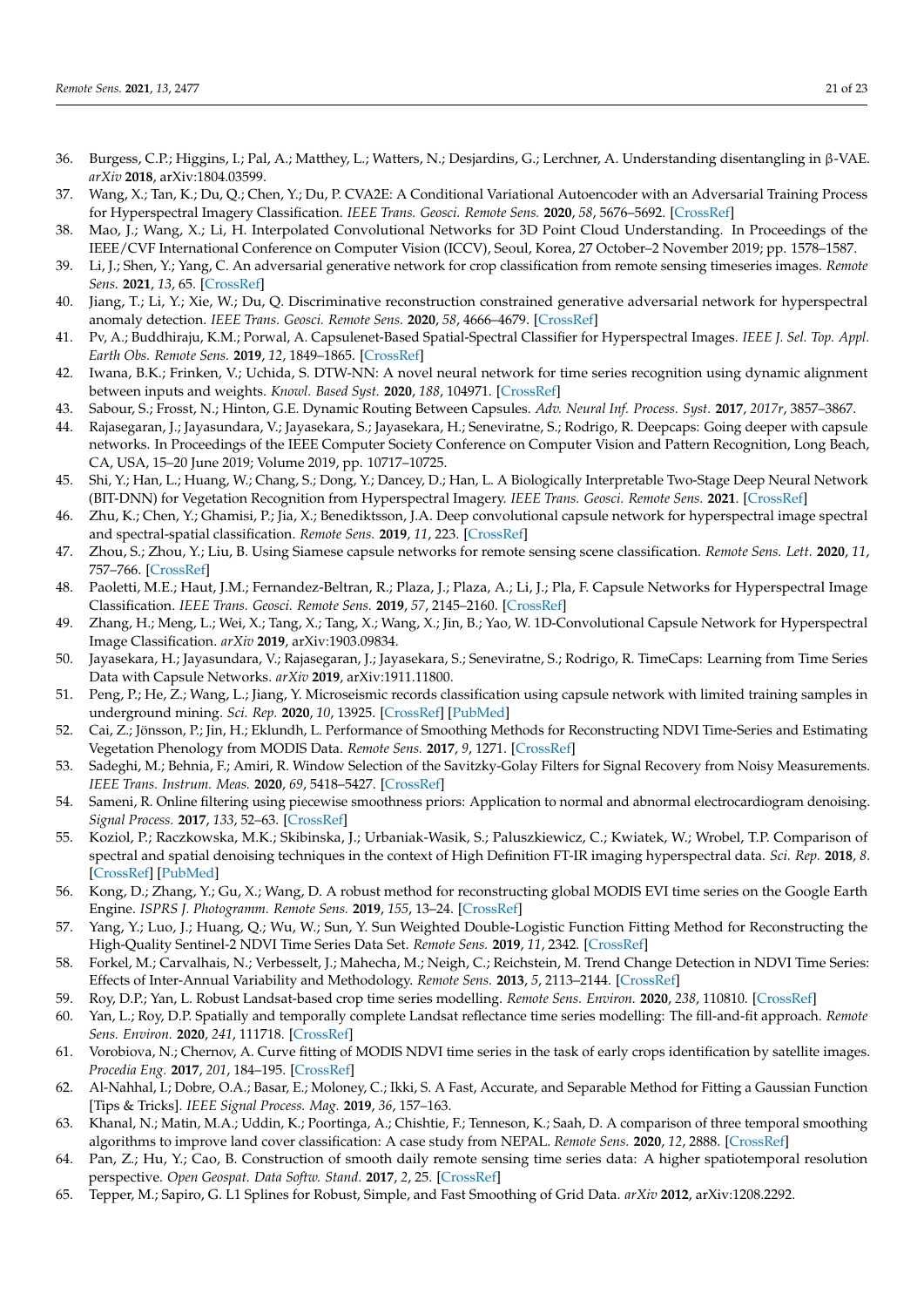- <span id="page-21-0"></span>66. Patterson, N.K.; Lane, B.A.; Sandoval-Solis, S.; Pasternack, G.B.; Yarnell, S.M.; Qiu, Y. A hydrologic feature detection algorithm to quantify seasonal components of flow regimes. *J. Hydrol.* **2020**, *585*, 124787. [\[CrossRef\]](http://doi.org/10.1016/j.jhydrol.2020.124787)
- <span id="page-21-1"></span>67. Tian, C.; Fei, L.; Zheng, W.; Xu, Y.; Zuo, W.; Lin, C.W. Deep learning on image denoising: An overview. *Neural Netw.* **2020**, *131*, 251–275. [\[CrossRef\]](http://doi.org/10.1016/j.neunet.2020.07.025) [\[PubMed\]](http://www.ncbi.nlm.nih.gov/pubmed/32829002)
- 68. Kolbæk, M.; Tan, Z.-H.; Jensen, S.H.; Jensen, J. On Loss Functions for Supervised Monaural Time-Domain Speech Enhancement. *IEEE/ACM Trans. Audio Speech Lang. Process.* **2019**, *28*, 825–838. [\[CrossRef\]](http://doi.org/10.1109/TASLP.2020.2968738)
- <span id="page-21-2"></span>69. Lai, X.; Wu, X.; Zhang, L.; Lu, W.; Zhong, C. Imputations of missing values using a tracking-removed autoencoder trained with incomplete data. *Neurocomputing* **2019**, *366*, 54–65. [\[CrossRef\]](http://doi.org/10.1016/j.neucom.2019.07.066)
- <span id="page-21-3"></span>70. Chai, X.; Gu, H.; Li, F.; Duan, H.; Hu, X.; Lin, K. Deep learning for irregularly and regularly missing data reconstruction. *Sci. Rep.* **2020**, *10*, 3302. [\[CrossRef\]](http://doi.org/10.1038/s41598-020-59801-x)
- <span id="page-21-4"></span>71. Guo, Y.; Wang, H.; Hu, Q.; Liu, H.; Liu, L.; Bennamoun, M. Deep Learning for 3D Point Clouds: A Survey. *IEEE Trans. Pattern Anal. Mach. Intell.* **2020**. [\[CrossRef\]](http://doi.org/10.1109/TPAMI.2020.3005434)
- <span id="page-21-5"></span>72. Soneson, C.; Gerster, S.; Delorenzi, M. Batch Effect Confounding Leads to Strong Bias in Performance Estimates Obtained by Cross-Validation. *PLoS ONE* **2014**, *9*, e100335. [\[CrossRef\]](http://doi.org/10.1371/journal.pone.0100335) [\[PubMed\]](http://www.ncbi.nlm.nih.gov/pubmed/24967636)
- 73. Barredo, A.A.; Díaz-Rodríguez, N.; Del Ser, J.; Bennetot, A.; Tabik, S.; Barbado, A.; Garcia, S.; Gil-Lopez, S.; Molina, D.; Benjamins, R.; et al. Explainable Explainable Artificial Intelligence (XAI): Concepts, taxonomies, opportunities and challenges toward responsible AI. *Inf. Fusion* **2020**, *58*, 82–115. [\[CrossRef\]](http://doi.org/10.1016/j.inffus.2019.12.012)
- <span id="page-21-6"></span>74. Samek, W.; Montavon, G.; Lapuschkin, S.; Anders, C.J.; Müller, K.R. Toward interpretable machine learning: Transparent deep neural networks and beyond. *arXiv* **2020**, arXiv:2003.07631.
- <span id="page-21-7"></span>75. Cuturi, M.; Blondel, M. Soft-DTW: A Differentiable Loss Function for Time-Series. In Proceedings of the 34th International Conference on Machine Learning, ICML 2017, Sydney, Australia, 6–11 August 2017; Volume 2, pp. 1483–1505.
- <span id="page-21-8"></span>76. Naesseth, C.A.; Ruiz, F.J.R.; Linderman, S.W.; Blei, D.M. Reparameterization gradients through acceptance-rejection sampling algorithms. In Proceedings of the 20th International Conference on Artificial Intelligence and Statistics, AISTATS 2017, Fort Lauderdale, FL, USA, 20–22 April 2017; pp. 489–498.
- <span id="page-21-9"></span>77. Kim, H.; Mnih, A. Disentangling by Factorising. In Proceedings of the 35th International Conference on Machine Learning, ICML 2018, Stockholm, Sweden, 10–15 July 2018; Volume 6, pp. 4153–4171.
- <span id="page-21-10"></span>78. Montavon, G.; Samek, W.; Müller, K.R. Methods for interpreting and understanding deep neural networks. *Digit. Signal Process. A Rev. J.* **2018**, *73*, 1–15. [\[CrossRef\]](http://doi.org/10.1016/j.dsp.2017.10.011)
- <span id="page-21-11"></span>79. Montavon, G.; Lapuschkin, S.; Binder, A.; Samek, W.; Müller, K.R. Explaining nonlinear classification decisions with deep Taylor decomposition. *Pattern Recognit.* **2017**, *65*, 211–222. [\[CrossRef\]](http://doi.org/10.1016/j.patcog.2016.11.008)
- <span id="page-21-12"></span>80. Bach, S.; Binder, A.; Montavon, G.; Klauschen, F.; Müller, K.R.; Samek, W. On pixel-wise explanations for non-linear classifier decisions by layer-wise relevance propagation. *PLoS ONE* **2015**, *10*, e0130140. [\[CrossRef\]](http://doi.org/10.1371/journal.pone.0130140) [\[PubMed\]](http://www.ncbi.nlm.nih.gov/pubmed/26161953)
- <span id="page-21-13"></span>81. Zhang, Z.; Duan, F.; Sole-Casals, J.; Dinares-Ferran, J.; Cichocki, A.; Yang, Z.; Sun, Z. A Novel Deep Learning Approach with Data Augmentation to Classify Motor Imagery Signals. *IEEE Access* **2019**, *7*, 15945–15954. [\[CrossRef\]](http://doi.org/10.1109/ACCESS.2019.2895133)
- <span id="page-21-14"></span>82. Belgiu, M.; Bijker, W.; Csillik, O.; Stein, A. Phenology-based sample generation for supervised crop type classification. *Int. J. Appl. Earth Obs. Geoinf.* **2021**, *95*, 102264. [\[CrossRef\]](http://doi.org/10.1016/j.jag.2020.102264)
- <span id="page-21-15"></span>83. Hird, J.N.; McDermid, G.J. Noise reduction of NDVI time series: An empirical comparison of selected techniques. *Remote Sens. Environ.* **2009**, *113*, 248–258. [\[CrossRef\]](http://doi.org/10.1016/j.rse.2008.09.003)
- <span id="page-21-16"></span>84. Jiang, Y.; Li, H.; Rangaswamy, M. Deep Learning Denoising Based Line Spectral Estimation. *IEEE Signal Process. Lett.* **2019**, *26*, 1573–1577. [\[CrossRef\]](http://doi.org/10.1109/LSP.2019.2939049)
- <span id="page-21-17"></span>85. Srivastava, N.; Hinton, G.; Krizhevsky, A.; Salakhutdinov, R. Dropout: A Simple Way to Prevent Neural Networks from Overfitting. *J. Mach. Learn. Res.* **2014**, *15*, 1919–1929.
- <span id="page-21-18"></span>86. Xiang, C.; Zhang, L.; Tang, Y.; Zou, W.; Xu, C. MS-CapsNet: A Novel Multi-Scale Capsule Network MS-CapsNet: A Novel Multi-Scale Capsule Network. *IEEE Signal Process. Lett.* **2018**, *25*, 1850–1854. [\[CrossRef\]](http://doi.org/10.1109/LSP.2018.2873892)
- <span id="page-21-19"></span>87. Arun, P.V.; Buddhiraju, K.M.; Porwal, A.; Chanussot, J. CNN-Based Super-Resolution of Hyperspectral Images. *IEEE Trans. Geosci. Remote Sens.* **2020**, *58*, 6106–6121. [\[CrossRef\]](http://doi.org/10.1109/TGRS.2020.2973370)
- <span id="page-21-20"></span>88. Bochinski, E.; Senst, T.; Sikora, T. Hyper-parameter optimization for convolutional neural network committees based on evolutionary algorithms. In Proceedings of the International Conference on Image Processing, Beijing, China, 17–20 September 2018; Volume 2017, pp. 3924–3928.
- <span id="page-21-21"></span>89. Herrmann, I.; Shapira, U.; Kinast, S.; Karnieli, A.; Bonfil, D.J. Ground-level hyperspectral imagery for detecting weeds in wheat fields. *Precis. Agric.* **2013**, *14*, 637–659. [\[CrossRef\]](http://doi.org/10.1007/s11119-013-9321-x)
- <span id="page-21-22"></span>90. Herrmann, I.; Pimstein, A.; Karnieli, A.; Cohen, Y.; Alchanatis, V.; Bonfil, D.J. LAI assessment of wheat and potato crops by VENµS and Sentinel-2 bands. *Remote Sens. Environ.* **2011**, *115*, 2141–2151. [\[CrossRef\]](http://doi.org/10.1016/j.rse.2011.04.018)
- <span id="page-21-23"></span>91. Fawaz, H.I.; Forestier, G.; Weber, J.; Idoumghar, L.; Muller, P.-A. Deep learning for time series classification: A review. *Data Min. Knowl. Discov.* **2018**, *33*, 917–963. [\[CrossRef\]](http://doi.org/10.1007/s10618-019-00619-1)
- <span id="page-21-24"></span>92. Zhong, L.; Hu, L.; Zhou, H. Deep learning based multi-temporal crop classification. *Remote Sens. Environ.* **2019**, *221*, 430–443. [\[CrossRef\]](http://doi.org/10.1016/j.rse.2018.11.032)
- <span id="page-21-25"></span>93. Mou, L.; Zhu, X.X. Learning to Pay Attention on Spectral Domain: A Spectral Attention Module-Based Convolutional Network for Hyperspectral Image Classification. *IEEE Trans. Geosci. Remote Sens.* **2020**, *58*, 110–122. [\[CrossRef\]](http://doi.org/10.1109/TGRS.2019.2933609)